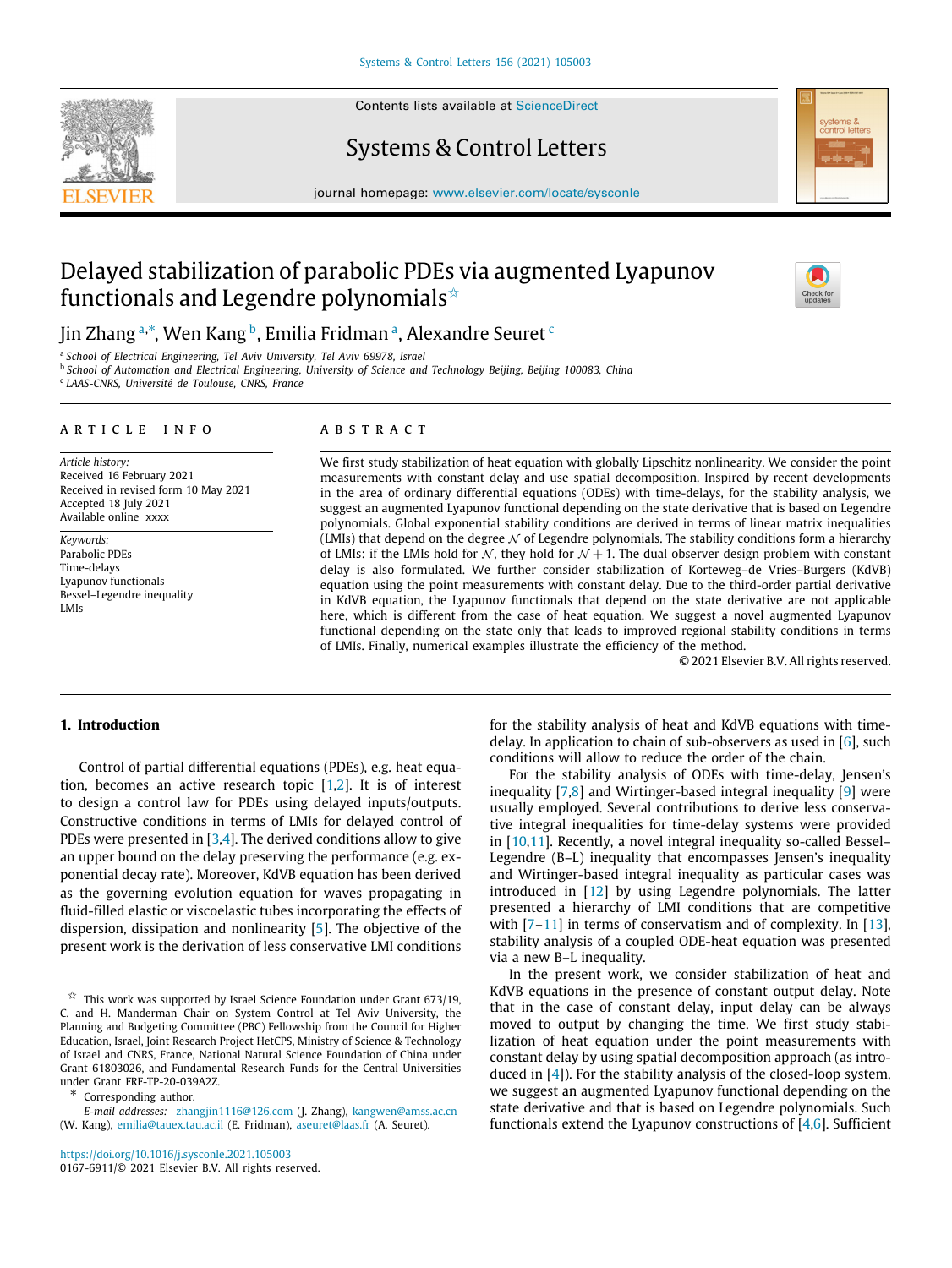stability conditions are derived in terms of LMIs that are parameterized by the degree  $\mathcal N$  of the polynomials. The same LMIs are also applicable to the case of stabilization under the spatially averaged measurements with constant delay. As a by-product, for the stability analysis of heat equation with constant state delay, we present the LMIs that appear to guarantee the exponential stability of delayed ODEs and that in the numerical example recover the analytical upper bounds on delay with a finite degree of the polynomials. We also formulate the dual observer design problem.

We further consider stabilization of KdVB equation under the point measurements with constant delay as studied in  $[14]$  $[14]$ . Due to the third-order partial derivative in KdVB equation, the Lyapunov functionals that depend on the state derivative are not applicable here, which is different from the case of heat equation. We suggest a novel augmented Lyapunov functional encompassing the Lyapunov functional introduced in [\[14\]](#page-8-13) as a particular case that leads to improved regional stability conditions.

As in [\[12,](#page-8-11)[15](#page-9-0)], the derived stability conditions form a hierarchy of LMIs: if the LMIs hold for  $\mathcal{N}$ , they hold for  $\mathcal{N}$  + 1. By solving the LMIs, improved upper bounds on delay that preserve the stability are found. Finally, numerical examples illustrate the efficiency of the method. Some preliminary results for the scalar heat equation were presented in [[16](#page-9-1)].

## *1.1. Notation and preliminaries*

Throughout the paper, R *<sup>n</sup>* denotes the *n*-dimensional Euclidean space with the vector norm |·|, R *<sup>n</sup>*×*<sup>m</sup>* is the space of all  $n \times m$  real matrices. The notation  $P \, > \, 0$ , for  $P \, \in \, \mathbb{R}^{n \times n}$  means that  $P$ is symmetric and positive definite.  $0_{n \times m}$  ( $0_n$ ) stands for the matrix in R *<sup>n</sup>*×*<sup>m</sup>* (R *n*×*n* ) whose entries are zero. For any square matrix *X*,  $He{X} = X + X<sup>T</sup>$ .  $L<sup>2</sup>(0, l)$  stands for the Hilbert space of square integrable vector (or scalar for  $n = 1$ ) functions  $z : (0, l) \rightarrow \mathbb{R}^n$ with the norm  $\|z\|_{L^2(0,l)} = \sqrt{\int_0^l z^T(x)z(x)dx}$ . H<sup>i</sup> $(0,l)$   $(i = 1,2)$  are the Sobolev space:  $\mathcal{H}^i(0, l) = \{z : \frac{d^j z}{d x^j} \in L^2(0, l) \; \forall 0 \le j \le i\}$  with the norm  $||z||_{\mathcal{H}^{i}(0,l)} = \sqrt{\sum_{j=0}^{i} ||\frac{d^{j}z}{dx^{j}}||_{L^{2}(0,l)}^{2}}$ 

The notation  $\binom{k}{i}$  refers to the binomial coefficients given by  $\frac{k!}{(k-i)!i!}$ . Let  $\mathcal{L}_k(s)$  ( $k \in \mathbb{N}_0$ ) be the shifted Legendre polynomials over interval [−*h*, 0]:

$$
\mathcal{L}_k(s) = \sum_{i=0}^k (-1)^{i+k} \binom{k}{i} \binom{k+i}{i} \left(\frac{s+h}{h}\right)^i.
$$
 (1.1)

These polynomials satisfy the following properties:

**Property 1.1.** *(i) Orthogonality:*

$$
\forall k, i \in \mathbb{N}_0, \quad \int_{-h}^0 \mathcal{L}_k(s) \mathcal{L}_i(s) ds = \begin{cases} 0, & k \neq i, \\ \frac{h}{2k+1}, & k = i. \end{cases}
$$
(1.2)

*(ii) Boundary conditions:*

 $∀k ∈ ℕ_0, \quad L_k(0) = 1, \quad L_k(-h) = (-1)^k.$  $(1.3)$ 

*(iii) Differentiation:*

$$
\dot{\mathcal{L}}_k(s) = \begin{cases} 0, & k = 0, \\ \sum_{i=0}^{k-1} \frac{2i+1}{h} (1 - (-1)^{k+i}) \mathcal{L}_i(s), & k \ge 1. \end{cases}
$$
(1.4)

<span id="page-1-6"></span>We will employ extended Bessel–Legendre inequality that is obtained by integration in  $x \in [0, l]$  of the inequality of Lemma 3 of [[12](#page-8-11)]:

**Lemma 1.1.** Consider a function  $z \text{ ∈ } L^2([-h, 0]; L^2(0, l))$ , and *scalars h* > 0 *and l* > 0*. Then for any n*  $\times$  *n matrix R* > 0*, the following inequality holds for all*  $N \in \mathbb{N}_0$ *:* 

<span id="page-1-10"></span>
$$
\int_0^l \int_{-h}^0 z^T(x, t+s) Rz(x, t+s) ds dx
$$
\n
$$
\geq \sum_{k=0}^N \frac{2k+1}{h} \int_0^l (\Theta^k(x, t))^T R \Theta^k(x, t) dx,
$$
\n(1.5)

*where*  $\Theta^k$ (*x*, *t*) ( $k \in \mathbb{N}_0$ ) *correspond to the projection of z*(*x*, *t* + *s*) *over*  $\mathcal{L}_k(s)$  *given by* [\(1.1\)](#page-1-0)*:* 

<span id="page-1-5"></span>
$$
\Theta^k(x,t) = \int_{-h}^0 \mathcal{L}_k(s) z(x,t+s) ds, \quad k \in \mathbb{N}_0.
$$
 (1.6)

## **2. Stabilization of heat equation with an output delay**

## *2.1. Problem formulation*

<span id="page-1-1"></span>Consider the following semilinear diffusion equation:

$$
z_{t}(x, t) = \Delta_{D} z(x, t) - \beta z_{x}(x, t) + Az(x, t)
$$
  
+  $\phi(z(x, t), x, t) + B \sum_{j=1}^{N} b_{j}(x)u_{j}(t),$   
 $t \ge 0, \quad x \in [0, l], \quad l > 0$  (2.1)

under the Dirichlet boundary conditions

<span id="page-1-2"></span>
$$
z(0, t) = z(l, t) = 0.
$$
 (2.2)

Here  $z(x, t) = [z^1(x, t), \ldots, z^n(x, t)]^T \in \mathbb{R}^n$  is the state,  $u_j(t) \in \mathbb{R}^n$  $(j = 1, ..., N)$  are the control inputs,  $A \in \mathbb{R}^{n \times n}$  and  $B \in \mathbb{R}^{n \times n}$ are constant matrices and  $\beta \in \mathbb{R}^{n \times n}$  is the diagonal matrix of convection coefficients. The diffusion term is given by

<span id="page-1-9"></span>
$$
\Delta_D z(x,t) = \left[\frac{\partial}{\partial x}(d_1(x)z_x^1(x,t)),\ldots,\frac{\partial}{\partial x}(d_n(x)z_x^n(x,t))\right]^T
$$
 (2.3)

with  $d_i(x) \in C^1$  satisfying  $0 \lt d_0^i \leq d_i(x)$   $(i = 1, \ldots, n)$  for  $x \in [0, l]$ .

Following [[17](#page-9-2)], we assume that for some positive definite  $\Psi \in$  $\mathbb{R}^{n \times n}$ , function  $\phi \in \mathcal{C}^1$  satisfies

<span id="page-1-3"></span>
$$
\phi^T(z, x, t)\phi(z, x, t) \le z^T \Psi z \tag{2.4}
$$

for all  $z \in \mathbb{R}^n$ ,  $x \in [0, l]$ ,  $t \ge 0$ . It is well known that the openloop system  $(2.1)$  $(2.1)$  $(2.1)$  (with  $u_i(t) \equiv 0$ ) under the Dirichlet boundary conditions ([2.2](#page-1-2)) may become unstable if  $\|\Psi\|$  in ([2.4](#page-1-3)) is large enough (see [\[1\]](#page-8-0) for  $\phi(z, x, t) = \phi_M z$ ).

<span id="page-1-0"></span>As in [\[3](#page-8-2)[,4\]](#page-8-3), the control inputs  $u_i(t)$  enter (2,1) through the shape functions

<span id="page-1-11"></span>
$$
b_j(x) = \begin{cases} 1, & x \in \Omega_j, \\ 0, & \text{otherwise,} \end{cases} \qquad j = 1, \dots, N,
$$
 (2.5)

where  $Ω<sub>j</sub> = [x<sub>j-1</sub>, x<sub>j</sub>)$  (*j* = 1, . . . , *N*) divide the domain [0, *l*] into *N* sub-intervals. Here points  $0 = x_0 < x_1 < \cdots < x_N = l$  satisfy  $x_j - x_{j-1} = \Delta_j \leq \Delta$ , where  $\Delta > 0$  is a known parameter. Such shape functions correspond to actuation covering all the domain  $[0, l].$ 

<span id="page-1-12"></span>Assume that *N* sensors are placed in the middle of each interval  $\Omega_i$  given by

<span id="page-1-7"></span>
$$
\bar{x}_j = \frac{x_{j-1} + x_j}{2}, \quad j = 1, \dots, N. \tag{2.6}
$$

<span id="page-1-8"></span>In addition, the measurement is affected by a time-delay which is assumed to be constant, denoted hereafter by  $h > 0$ . For the control design, our method works also for unknown but constant *h* that belongs to a prescribed interval  $[h_1, h_2]$ . Then, point measurements are provided by *N* sensors distributed over the whole domain [0, *l*]:

<span id="page-1-4"></span>
$$
y_j(t) = \begin{cases} 0, & t \leq h, \\ z(\bar{x}_j, t - h), & t > h, \end{cases} \quad j = 1, ..., N. \quad (2.7)
$$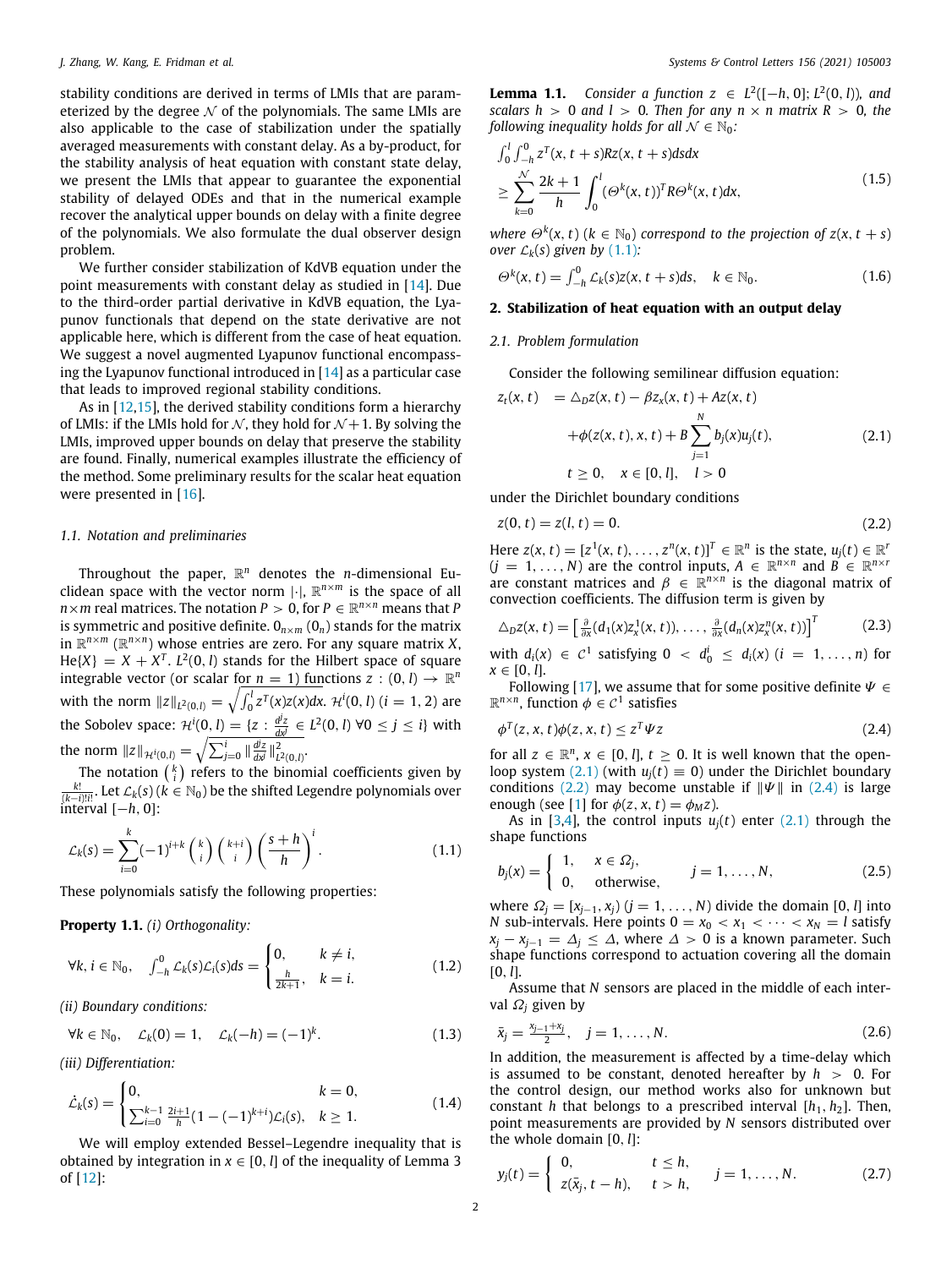Note that our model ([2.1\)](#page-1-1) may present a metal bar of the length of *l* that is heated along its length. In this case we measure the temperature in the spatial points along the bar (see e.g. Example 1.1.2 in [\[1](#page-8-0)]). Another application of spatially sampled measure-ments was recently given in application to multi-agents in [\[18\]](#page-9-3), where the measurements are provided by leaders placed in the points  $\bar{x}_j$ .

We design for system  $(2.1)$  $(2.1)$  $(2.1)$  a stabilizing controller

$$
u_j(t) = -Ky_j(t), \quad t \ge 0, \quad j = 1, ..., N
$$
 (2.8)

with the gain  $K \in \mathbb{R}^{r \times n}$ . Denote by the errors between the delayed state *z*(*x*, *t* − *h*) and point measurements *z*( $\bar{x}_j$ , *t* − *h*):

$$
f_j(x, t - h) \stackrel{\Delta}{=} z(x, t - h) - z(\bar{x}_j, t - h)
$$
  
= 
$$
\int_{\bar{x}_j}^x z_{\xi}(\xi, t - h) d\xi, \quad x \in \Omega_j, \quad j = 1, ..., N.
$$
 (2.9)

Then the closed-loop system ([2.1](#page-1-1)), [\(2.7\)](#page-1-4), [\(2.8\)](#page-2-0) has the form:<br> $z_t(x, t) = \sqrt{2\pi} \frac{f(x, t) - Bz(x, t) + Az(x, t)}{2\pi}$ 

$$
z_t(x, t) = \Delta_D z(x, t) - \beta z_x(x, t) + Az(x, t) + \phi(z(x, t), x, t) - BK(1 - \chi_{[0, h]}(t)) \times [z(x, t - h) - f_j(x, t - h)], \quad t \ge 0,
$$
\n(2.10)

where  $x \in \Omega_j$ ,  $j = 1, \ldots, N$  and  $\chi_{[0,h]}(t)$  denotes the characteristic function of the time interval [0, *h*].

Now we consider the well-posedness of system  $(2.10)$ . Let  $\mathcal{H}_0^1(0, l) = \{ \theta \in \mathcal{H}^1(0, l) : \theta(0) = \theta(l) = 0 \}$  and

 $\mathcal{D}(\mathcal{A}) = \{ \theta \in \mathcal{H}^2(0, l) : \theta(0) = \theta(l) = 0 \}.$ 

By using the step method (see e.g.  $[4]$ ), it can be shown that for any initial condition  $z(\cdot, 0) \in \mathcal{H}_0^1(0, l)$ , there exists a unique strong solution of  $(2.10)$  $(2.10)$  $(2.10)$  such that

$$
z\in L^2(0,\infty;\mathcal{D}(\mathcal{A}))\cap\mathcal{C}([0,\infty);\mathcal{H}_0^1(0,l)),
$$

 $z_t \in L^2(0,\infty; L^2(0,\infty))$  and Eq. ([2.10](#page-2-1)) hold almost everywhere on  $[h, \infty)$ .

## *2.2. Improved stability conditions*

For the stability analysis of system  $(2.10)$  $(2.10)$  $(2.10)$ , we suggest the following augmented Lyapunov functional (that extends the Lyapunov constructions of  $[4,6]$  $[4,6]$ :

$$
V_N(t) = V_{P_N} + V_{P_2} + V_{S_1} + V_{S_2} + V_R, \quad t \ge h,
$$
  
where  $N \in \mathbb{N}_0$ , and (2.11)

$$
V_{\mathcal{P}_{\mathcal{N}}} = \int_0^l \zeta_{\mathcal{N}}^T(x, t) \mathcal{P}_{\mathcal{N}} \zeta_{\mathcal{N}}(x, t) dx,
$$
  
\n
$$
V_{P_2} = \sum_{i=1}^n \int_0^l P_2^i d_i(x) (z_x^i(x, t))^2 dx,
$$
  
\n
$$
V_{S_1} = \int_0^l \int_{t-h}^t e^{-2\alpha(t-s)} z^T(x, s) S_1 z(x, s) ds dx,
$$
  
\n
$$
V_{S_2} = \int_0^l \int_{t-h}^t e^{-2\alpha(t-s)} z_x^T(x, s) S_2 z_x(x, s) ds dx,
$$
  
\n
$$
V_R = h \int_0^l \int_{t-h}^t e^{-2\alpha(t-s)} (s-t+h) z_s^T(x, s) R z_s(x, s) ds dx
$$
  
\nwith

with

$$
\zeta_{\mathcal{N}}(x,t) = \text{col}\{z(x,t), \Theta^0(x,t), \dots, \Theta^{\mathcal{N}-1}(x,t)\}\tag{2.13}
$$

<span id="page-2-12"></span>and with  $(N + 1)n \times (N + 1)n$  matrix  $P_N$ ,  $n \times n$  matrices  $P_2$  = diag $\{P_2^1, \ldots, P_2^n\} > 0$ ,  $S_1 > 0$ ,  $S_2 > 0$ ,  $R > 0$ , a scalar  $\alpha > 0$ and  $\Theta^{\bar{k}}(x, t)$  ( $\bar{k} = 0, \ldots, \mathcal{N} - 1$ ) given by ([1.6](#page-1-5)). The terms  $V_{S_1}$  and *V<sup>R</sup>* are the PDE extensions of the standard Lyapunov functionals for delay-dependent analysis [[19](#page-9-4)[,20\]](#page-9-5). The term  $V_{S_2}$  is introduced to compensate  $\int_0^l z_x(x, t-h) dx$  (instead of Halanay's inequality employed in  $[4]$  for the case of time-varying delays). Note that *z*( $\cdot$ , *s*) for *s*  $\in$  [0, *h*] in [\(2.12](#page-2-2)) is defined as solution of ([2.10](#page-2-1)), [\(2.2\)](#page-1-2) with the initial condition  $z(\cdot, t) \in \mathcal{H}_0^1(0, l)$ .

**Theorem 2.1.** *For given positive scalars h, l,* ∆*,* α *and a positive integer* N, assume that there exist  $(N + 1)n \times (N + 1)n$  matrix  $P_N$ ,  $n \times n$  matrices  $P_1 = \text{diag}\{P_1^1, \ldots, P_1^n\}$ ,  $P_2 = \text{diag}\{P_2^1, \ldots, P_2^n\} > 0$ , *S*<sub>1</sub> > 0*, S*<sub>2</sub> > 0*, R* > 0*, W* > 0 *and a scalar*  $\lambda_{\phi}$  > 0 *that satisfy* 

<span id="page-2-4"></span>
$$
\bar{\mathcal{P}}_{\mathcal{N}} > 0, \tag{2.14}
$$

<span id="page-2-10"></span>
$$
\gamma_{\mathcal{N}} + \Lambda_{\mathcal{N}} + U_{\mathcal{N}} \le 0, \tag{2.15}
$$

<span id="page-2-5"></span><span id="page-2-0"></span>
$$
W - e^{-2\alpha h} S_2 \le 0, \tag{2.16}
$$

*where*

<span id="page-2-9"></span><span id="page-2-1"></span>
$$
\bar{\mathcal{P}}_{\mathcal{N}} = \mathcal{P}_{\mathcal{N}} + \frac{1}{h} e^{-2\alpha h} S_1 \text{diag}\{0, 1, \dots, 2\mathcal{N} - 1\},
$$
\n
$$
\gamma_{\mathcal{N}} = \text{He}\{G_{\mathcal{N}}^T \mathcal{P}_{\mathcal{N}} H_{\mathcal{N}}\} + 2\alpha G_{\mathcal{N}}^T \mathcal{P}_{\mathcal{N}} G_{\mathcal{N}}
$$
\n
$$
-e^{-2\alpha h} \sum_{k=0}^{\mathcal{N}} (2k+1) \Gamma_{\mathcal{N}}^T(k) R \Gamma_{\mathcal{N}}(k),
$$
\n
$$
G_{\mathcal{N}} = \begin{bmatrix} I_n & 0_{n \times 5n} & 0_{n \times \mathcal{N}n} \\ 0_{\mathcal{N}n \times n} & 0_{\mathcal{N}n \times 5n} & h I_{\mathcal{N}n} \end{bmatrix},
$$
\n
$$
H_{\mathcal{N}} = \begin{bmatrix} F_{\mathcal{N}}^T & \Gamma_{\mathcal{N}}^T(0) & \dots & \Gamma_{\mathcal{N}}^T(\mathcal{N}-1) \end{bmatrix}^T,
$$
\n
$$
F_{\mathcal{N}} = \begin{bmatrix} 0_n & I_n & 0_{n \times (\mathcal{N}+4)n} \\ 0_n & 1_{n \times (1+\mathcal{N}+1)n} \end{bmatrix},
$$
\n
$$
\Gamma_{\mathcal{N}}(k) = \begin{bmatrix} I_n, 0_{n \times 2n}, (-1)^{k+1} I_n, 0_{n \times 2n}, \gamma_{\mathcal{N}_k}^0 I_n, \dots, \gamma_{\mathcal{N}_k}^{\mathcal{N}-1} I_n \end{bmatrix},
$$
\n
$$
\gamma_{\mathcal{N}k}^j = \begin{cases} -(2j+1)(1 - (-1)^{k+j}), & \text{if } j \leq k, \\ 0, & \text{if } j > k, \end{cases}
$$
\n
$$
U_{\mathcal{N}} = \frac{\pi^2}{l^2} \text{diag}\{0_{3n}, W - e^{-2\alpha h} S_2, 0_{(\mathcal{N}+2)n}\}
$$
\n(2.17)

*and*  $\Lambda_N = {\Lambda_{ii}}$  *is symmetric matrix composed of* 

<span id="page-2-8"></span>
$$
A_{11} = He\{P_1A\} + S_1 + \lambda_{\phi}\Psi, \qquad A_{12} = -P_1 + A^T P_2,
$$
  
\n
$$
A_{14} = -A_{16} = -P_1BK, \qquad A_{15} = P_1,
$$
  
\n
$$
A_{22} = -2P_2 + h^2 R, \qquad A_{23} = -P_2\beta,
$$
  
\n
$$
A_{24} = -A_{26} = -P_2BK, \qquad A_{25} = P_2,
$$
  
\n
$$
A_{33} = S_2 + He\{D_0(\alpha P_2 - P_1)\}, \qquad A_{44} = -e^{-2\alpha h}S_1,
$$
  
\n
$$
A_{55} = -\lambda_{\phi}I_n, \qquad A_{66} = -\frac{\pi^2}{\Delta^2}W, \qquad A_{77} = 0_{\mathcal{N}n}
$$
\n(2.18)

<span id="page-2-6"></span>*with*  $\Psi$  *given by* ([2.4](#page-1-3)) *and*  $D_0 = diag\{d_0^1, \ldots, d_0^n\}$ . *Then there exists M*<sup>0</sup> > 0 *such that a unique strong solution of* ([2.10](#page-2-1))*,* [\(2.2](#page-1-2)) *initialized with*  $z(\cdot, t) \in \mathcal{H}_0^1(0, l)$  *for*  $t \in [0, h]$  *satisfies the inequality* 

<span id="page-2-11"></span><span id="page-2-3"></span>
$$
||z(\cdot, t)||^{2}_{\mathcal{H}_{0}^{1}(0,l)} \leq M_{0}e^{-2\alpha(t-h)} \int_{0}^{h} \{||z(\cdot, s)||^{2}_{\mathcal{H}_{0}^{1}(0,l)} + ||z_{s}(\cdot, s)||^{2}_{\mathcal{H}_{0}^{2}(0,l)} \} ds, \quad t \geq h,
$$
\n(2.19)

<span id="page-2-2"></span>*meaning that* [\(2.10\)](#page-2-1)*,* [\(2.2](#page-1-2)) *is exponentially stable with a decay rate* α*. The bound in* [\(2.19\)](#page-2-3) *is finite for the strong solutions of* [\(2.10\)](#page-2-1)*,* ([2.2](#page-1-2)) *on* [0, *h*]*. Moreover, if the strict inequalities* [\(2.14\)](#page-2-4)*–*([2.16\)](#page-2-5) *are feasible with*  $\alpha = 0$ , then [\(2.10\)](#page-2-1) ([2.2](#page-1-2)) *is exponentially stable with a small enough decay rate*  $\alpha = \alpha_0 > 0$ .

<span id="page-2-7"></span>**Proof.** Consider Lyapunov functional  $V_N(t)$  given by [\(2.11\)](#page-2-6). [Lemma](#page-1-6) [1.1](#page-1-6) gives a lower bound as follows

$$
V_{\mathcal{N}}(t) \geq \int_0^l \zeta_{\mathcal{N}}^T(x, t) \mathcal{P}_{\mathcal{N}} \zeta_{\mathcal{N}}(x, t) dx + \int_0^l \int_{t-h}^t e^{-2\alpha(t-s)} z^T(x, s) S_1 z(x, s) ds dx, \geq \int_0^l \zeta_{\mathcal{N}}^T(x, t) \mathcal{P}_{\mathcal{N}} \zeta_{\mathcal{N}}(x, t) dx + e^{-2\alpha h} \int_0^l \int_{t-h}^t z^T(x, s) S_1 z(x, s) ds dx \geq \int_0^l \zeta_{\mathcal{N}}^T(x, t) \mathcal{P}_{\mathcal{N}} \zeta_{\mathcal{N}}(x, t) dx.
$$

Thus, the positivity of  $V_N(t)$  results from  $\bar{P}_N > 0$  given by [\(2.14\)](#page-2-4).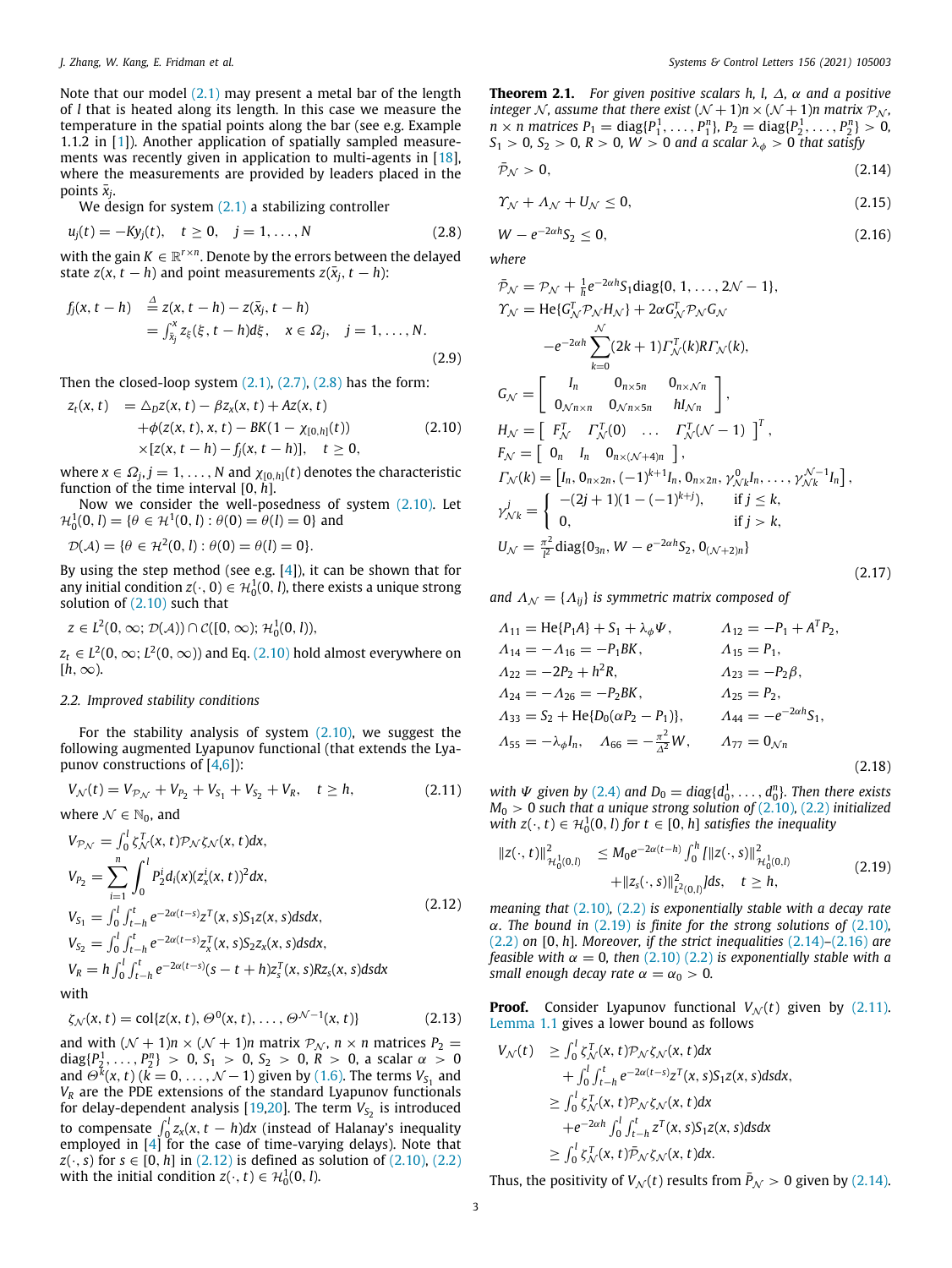For 
$$
t \ge h
$$
, differentiating  $V_{P_N}$  along (2.10) yields  
\n
$$
\dot{V}_{P_N} = 2 \int_0^l \zeta_N^T(x, t) \mathcal{P}_N \dot{\zeta}_N(x, t) dx,
$$
\n(2.20)

where

$$
\dot{\zeta}_{\mathcal{N}}(x,t)=\mathrm{col}\{z_t(x,t),\Theta_t^0(x,t),\ldots,\Theta_t^{\mathcal{N}-1}(x,t)\}.
$$

Via [\(2.10](#page-2-1)) and [\(2.13](#page-2-7)), the definitions of  $G_N$  and  $F_N$  given by [\(2.17\)](#page-2-8) yield

$$
\zeta_{\mathcal{N}}(x,t) = G_{\mathcal{N}} \eta_{\mathcal{N},j}, \quad z_t(x,t) = F_{\mathcal{N}} \eta_{\mathcal{N},j}, \tag{2.21}
$$

where

$$
\eta_{\mathcal{N},j} = \text{col}\{z(x,t), z_t(x,t), z_x(x,t), z(x,t-h), \n\phi(z(x,t), x, t), f_j(x, t-h), \frac{1}{h}\Theta^0(x, t), \dots, \frac{1}{h}\Theta^{\mathcal{N}-1}(x, t)\}
$$

with  $f_i(x, t - h)$  defined by ([2.9](#page-2-9)).

Then, an integration by parts ensures that

$$
\Theta_t^k(x, t) = \mathcal{L}_k(s)\mathcal{Z}(x, t+s)|_{s=-h}^0
$$
  

$$
-\int_{-h}^0 \left[\frac{d}{ds}\mathcal{L}_k(s)\right] \mathcal{Z}(x, t+s)ds
$$
  

$$
= \Gamma_{\mathcal{N}}(k)\eta_{\mathcal{N},j}, \quad k = 0, \dots, \mathcal{N},
$$
 (2.22)

where we applied ([1.3](#page-1-7)) and ([1.4](#page-1-8)) with  $\Gamma_N(k)$  given by [\(2.17\)](#page-2-8). From ([2.20](#page-3-0)), ([2.21](#page-3-1)) and [\(2.22](#page-3-2)), it follows that

$$
\dot{V}_{\mathcal{P}_{\mathcal{N}}} = 2 \sum_{j=1}^{N} \int_{x_{j-1}}^{x_j} \eta_{\mathcal{N},j}^T G_{\mathcal{N}}^T \mathcal{P}_{\mathcal{N}} H_{\mathcal{N}} \eta_{\mathcal{N},j} dx,
$$
\n(2.23)

where  $H_N$  is given by [\(2.17\)](#page-2-8). We have

$$
\dot{V}_{P_2} = 2 \sum_{i=1}^{n} \int_0^l P_2^i d_i(x) z_x^i(x, t) z_{xt}^i(x, t) dx,
$$
\n(2.24)

$$
\dot{V}_{S_1} + 2\alpha V_{S_1} = \int_0^l z^T(x, t) S_1 z(x, t) dx
$$
  

$$
-e^{-2\alpha h} \int_0^l z^T(x, t-h) S_1 z(x, t-h) dx,
$$
\n(2.25)

$$
\dot{V}_{S_2} + 2\alpha V_{S_2} = \int_0^l z_x^T(x, t) S_2 z_x(x, t) dx \n- e^{-2\alpha h} \int_0^l z_x^T(x, t - h) S_2 z_x(x, t - h) dx.
$$
\n(2.26)

Note that  $z_{xt}^i$   $(i = 1, \ldots, n)$  in  $\dot{V}_{P_2}$  are well-defined as in Remark A.1 of [[3\]](#page-8-2).

Further by using [Lemma](#page-1-6) [1.1](#page-1-6) and taking into account ([2.22](#page-3-2)), we obtain

$$
\dot{V}_R + 2\alpha V_R = h^2 \int_0^l z_t^T(x, t) Rz_t(x, t) dx \n- h \int_0^l \int_{t-h}^t e^{-2\alpha(t-s)} z_s^T(x, s) Rz_s(x, s) ds dx \n\leq h^2 \int_0^l z_t^T(x, t) Rz_t(x, t) dx - e^{-2\alpha h} \sum_{k=0}^{\mathcal{N}} (2k + 1) \n\times \sum_{j=1}^N \int_{x_{j-1}}^{x_j} \eta_{\mathcal{N},j}^T \Gamma_{\mathcal{N}}^T(k) R\Gamma_{\mathcal{N}}(k) \eta_{\mathcal{N},j} dx.
$$
\n(2.27)

To cancel the term on the right hand side of  $(2.24)$  $(2.24)$ , we employ the descriptor method  $[4,19]$  $[4,19]$  $[4,19]$ , where the right-hand side of

$$
0 = 2 \int_0^l [z^T(x, t)P_1 + z_t^T(x, t)P_2] [-z_t(x, t) + \Delta_D z(x, t) - \beta z_x(x, t) + Az(x, t) + \phi(z(x, t), x, t) - BKz(x, t - h)]dx + 2 \sum_{j=1}^N \int_{x_{j-1}}^{x_j} [z^T(x, t)P_1 + z_t^T(x, t)P_2] BKf_j(x, t - h)dx
$$
\n(2.28)

with some  $n \times n$  matrix  $P_1 = \text{diag}\{P_1^1, \ldots, P_1^n\}$  is added to  $V_N(t) + 2\alpha V_N(t)$ .

<span id="page-3-0"></span>An integration by parts and substitution of the Dirichlet boundary conditions ([2.2\)](#page-1-2) lead to

<span id="page-3-7"></span>
$$
2 \int_0^l [z^T(x, t)P_1 + z_t^T(x, t)P_2] \triangle_D z(x, t) dx
$$
  
\n
$$
= 2 \sum_{i=1}^n \int_0^l [P_1^i z^i(x, t) + P_2^i z_t^i(x, t)] \frac{\partial}{\partial x} (d_i(x) z_x^i(x, t)) dx
$$
  
\n
$$
= -2 \sum_{i=1}^n \int_0^l P_1^i d_i(x) (z_x^i(x, t))^2 dx - \dot{V}_{P_2},
$$
\n(2.29)

<span id="page-3-1"></span> $-\int_0^l z^T(x, t) P_1 \beta z_x(x, t) dx = \int_0^l z_x^T(x, t) P_1 \beta z(x, t) dx.$ Thus, by noting that matrix  $P_1\beta$  is diagonal, we have

<span id="page-3-8"></span>
$$
2\int_0^l z^T(x,t)P_1\beta z_x(x,t)dx = 0.
$$
 (2.30)

To ''compensate'' the cross terms in [\(2.28\)](#page-3-4) with *fj*(*x*, *t*−*h*) given by [\(2.9\)](#page-2-9), for any  $n \times n$  matrix  $W > 0$  application of Wirtinger's inequality (see e.g.  $(3.177)$  in  $[19]$ ) yields

<span id="page-3-2"></span>
$$
\int_{x_{j-1}}^{x_j} f_j^T(x, t - h)Wf_j(x, t - h)dx
$$
\n
$$
= \int_{\bar{x}_j}^{x_j} \left[ \int_{\bar{x}_j}^{x} z_{\xi}^T(\xi, t - h) d\xi \right] W \left[ \int_{\bar{x}_j}^{x} z_{\xi}(\xi, t - h) d\xi \right] dx
$$
\n
$$
+ \int_{x_{j-1}}^{\bar{x}_j} \left[ \int_{\bar{x}_j}^{x} z_{\xi}^T(\xi, t - h) d\xi \right] W \left[ \int_{\bar{x}_j}^{x} z_{\xi}(\xi, t - h) d\xi \right] dx
$$
\n
$$
\leq \frac{\Delta^2}{\pi^2} \int_{x_{j-1}}^{x_j} z_x^T(x, t - h) W z_x(x, t - h) dx, \quad j = 1, ..., N.
$$

<span id="page-3-5"></span>Thus, the following inequality holds:

<span id="page-3-10"></span><span id="page-3-3"></span>
$$
\sum_{j=1}^{N} \int_{x_{j-1}}^{x_j} \left[ z_x^T(x, t-h) W z_x(x, t-h) - \frac{\pi^2}{\Delta^2} f_j^T(x, t-h) W f_j(x, t-h) \right] dx \ge 0.
$$
\n
$$
\text{From (2.4) we have}
$$
\n(2.31)

<span id="page-3-11"></span>
$$
0 \leq \lambda_{\phi} \int_0^l \left[ z^T(x,t) \Psi z(x,t) - \phi^T(z,x,t) \phi(z,x,t) \right] dx \tag{2.32}
$$

with some scalar  $\lambda_{\phi} > 0$ .

Condition  $\Upsilon_{\mathcal{N}} + \Lambda_{\mathcal{N}} + U_{\mathcal{N}} \leq 0$  in [\(2.15](#page-2-10)) implies  $S_2$  +  $He{D_0(\alpha P_2 - P_1)} \le 0$ , thus,  $\alpha P_2 - P_1 \le 0$ . Taking into account  $d_0^i \leq d_i(x)$  (*i* = 1, . . . , *n*) we have

<span id="page-3-9"></span>
$$
2\sum_{i=1}^{n} \int_{0}^{l} d_{i}(x)(\alpha P_{2}^{i} - P_{1}^{i})(z_{x}^{i}(x, t))^{2} dx
$$
  
\n
$$
\leq \int_{0}^{l} z_{x}^{T}(x, t) He\{D_{0}(\alpha P_{2} - P_{1})\}z_{x}(x, t) dx.
$$
\n(2.33)

<span id="page-3-6"></span>Finally, in view of [\(2.23](#page-3-5))–[\(2.27\)](#page-3-6), ([2.29](#page-3-7)), [\(2.30\)](#page-3-8) and [\(2.33\)](#page-3-9), adding the right-hand side of ([2.28](#page-3-4)) to  $\dot{V}_{N}(t) + 2\alpha V_{N}(t)$  and applying S-procedure with ([2.31](#page-3-10)) and ([2.32](#page-3-11)), we have

$$
\dot{V}_{\mathcal{N}}(t) + 2\alpha V_{\mathcal{N}}(t) \n\leq \sum_{j=1}^{N} \int_{x_{j-1}}^{x_j} \eta_{\mathcal{N},j}^T(\Upsilon_{\mathcal{N}} + \Lambda_{\mathcal{N}}) \eta_{\mathcal{N},j} dx \n- \int_0^l z_x^T(x, t-h)(e^{-2\alpha h}S_2 - W)z_x(x, t-h) dx \n\leq \sum_{j=1}^{N} \int_{x_{j-1}}^{x_j} \eta_{\mathcal{N},j}^T(\Upsilon_{\mathcal{N}} + \Lambda_{\mathcal{N}} + U_{\mathcal{N}}) \eta_{\mathcal{N},j} dx, \quad t \geq h,
$$
\n(2.34)

<span id="page-3-4"></span>where we applied Wirtinger's inequality with ([2.16](#page-2-5)). Here  $\Upsilon_N$ and  $U_N$  are given by ([2.17](#page-2-8)) and  $\Lambda_N$  is composed of [\(2.18\)](#page-2-11). Thus, from ([2.15](#page-2-10)) we have  $\dot{V}_N(t) + 2\alpha V_N(t) \leq 0$  for all  $t \geq h$  implying  $V_N(t) \leq e^{-2\alpha(t-h)} V_N(h)$  for all  $t \geq h$ . Due to the positivity of  $V_N(t)$ , there exists some  $M_1 > 0$  such that

<span id="page-3-12"></span>
$$
V_{\mathcal{N}}(t) \ge M_1 \|z(\cdot, t)\|_{\mathcal{H}_0^1(0, t)}^2, \quad t \ge h. \tag{2.35}
$$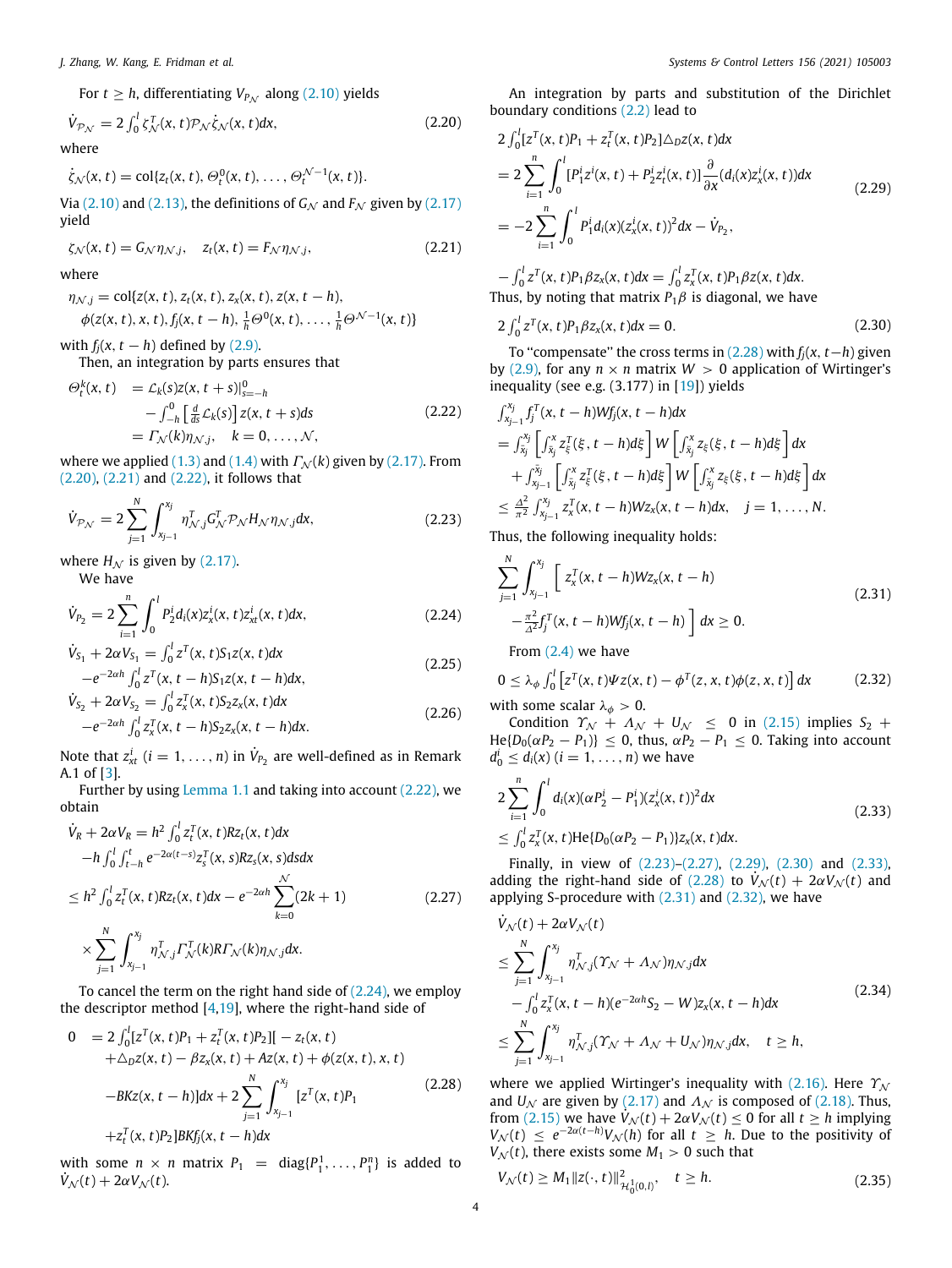Moreover,  $V_{\mathcal{N}}(h)$  can be upper bounded by

$$
V_{\mathcal{N}}(h) \le M_2 \int_0^h [||z(\cdot, s)||^2_{\mathcal{H}_0^1(0, l)} + ||z_s(\cdot, s)||^2_{L^2(0, l)}]ds
$$
 (2.36)

for some  $M_2 > 0$ , where the bound is finite due to the wellposedness. Then  $(2.19)$  follows from  $(2.35)$  and  $(2.36)$  $(2.36)$  with  $M_0 =$ *M*2 *M*1 .

The feasibility of the strict inequalities ([2.14\)](#page-2-4)–([2.16](#page-2-5)) with  $\alpha =$ 0 implies the feasibility of  $(2.14)$ – $(2.16)$  with the same decision variables and with small enough  $\alpha = \alpha_0 > 0$ , and thus guarantees a small enough decay rate.  $\square$ 

**Remark 2.1.** Note that direct substitution of  $z_t(x, t)$  by the righthand side of  $(2.10)$  $(2.10)$  leads to the quadratic variable diffusion term  $\|\Delta_D z(x,t)\|_{L^2(0,l)}^2$  that cannot be compensated under the Dirichlet boundary conditions  $(2.2)$  $(2.2)$  $(2.2)$ . Therefore, the descriptor method (e.g. in ([2.28\)](#page-3-4)) allows to overcome this difficulty.

**Remark 2.2.** For the case of the averaged measurements

$$
y_j(t) = \begin{cases} 0, & \text{if } t \leq h, \\ \frac{1}{\Delta_j} \int_{x_{j-1}}^{x_j} z(\xi, t-h) d\xi, & \text{if } t > h, \end{cases} \quad j = 1, ..., N,
$$

we obtain [\(2.10](#page-2-1)) with

$$
f_j(x, t-h) \stackrel{\Delta}{=} \frac{1}{\Delta_j} \int_{x_{j-1}}^{x_j} [z(x, t-h) - z(\xi, t-h)] d\xi. \tag{2.37}
$$

Since  $\int_{x_{j-1}}^{x_j} f_j(\xi, t-h) d\xi = 0$  and  $\frac{d}{dx} f_j(x, t-h) = z_x(x, t-h)$ , for any  $n \times n$  matrix  $W > 0$  the Poincaré's inequality [[21](#page-9-6)] leads to

$$
\int_{x_{j-1}}^{x_j} f_j^T(x, t - h)Wf_j(x, t - h)dx
$$
\n
$$
\leq \frac{\Delta^2}{\pi^2} \int_{x_{j-1}}^{x_j} \left[ \frac{d}{dx} \sqrt{f_j^T(x, t - h)Wf_j(x, t - h)} \right]^2 dx
$$
\n
$$
\leq \frac{\Delta^2}{\pi^2} \int_{x_{j-1}}^{x_j} \left[ \frac{d}{dx} f_j^T(x, t - h) \right] W \left[ \frac{d}{dx} f_j(x, t - h) \right] dx
$$
\n
$$
= \frac{\Delta^2}{\pi^2} \int_{x_{j-1}}^{x_j} z_x^T(x, t - h) Wz_x(x, t - h) dx, \quad j = 1, ..., N.
$$

Then, we obtain ([2.31\)](#page-3-10) with  $f_i(x, t-h)$  given by [\(2.37\)](#page-4-1). Thus, LMIs of [Theorem](#page-2-12) [2.1](#page-2-12) are applicable to the case of spatially point or averaged measurements with time-delay.

Consider next *d*<sub>*i*</sub>(*x*) ≡ *d*<sup>*i*</sup><sub>0</sub> (*i* = 1, ..., *n*), *φ*(*z*, *x*, *t*) ≡ 0, *β* = 0 and the measurement

$$
y(t) = \begin{cases} 0, & \text{if } t \le h, \\ z(x, t - h), & \text{if } t > h. \end{cases} \tag{2.38}
$$

Thus, system ([2.1](#page-1-1)) becomes

$$
z_t(x, t) = \Delta_D z(x, t) + Az(x, t) + Bu(t),
$$
  
\n
$$
t \ge 0, \quad x \in [0, l], \quad l > 0
$$
\n(2.39)

that is stabilized by a state-feedback

$$
u(t) = -Ky(t), \quad t \ge 0 \tag{2.40}
$$

with  $y(t)$  given by ([2.38](#page-4-2)) and  $K \in \mathbb{R}^{r \times n}$ . Then the resulting closed-loop system has the form

$$
z_t(x, t) = D_0 z_{xx}(x, t) + Az(x, t)
$$
  
-BK(1 -  $\chi_{[0, h]}(t)$ )z(x, t - h), t \ge 0 (2.41)

with  $D_0 = \text{diag}\{d_0^1, \ldots, d_0^n\}$  and constant matrices  $A \in \mathbb{R}^{n \times n}$ ,  $B \in \mathbb{R}^{n \times r}$ ,  $K \in \mathbb{R}^{r \times n}$  and  $\chi_{[0,h]}(t)$  defined below ([2.10\)](#page-2-1). Since the diffusion term in  $(2.41)$  is constant, we choose  $P_1$  in  $(2.28)$  as a non-diagonal matrix (see e.g. [\[22\]](#page-9-7)):

$$
\int_0^l z^T(x, t) \text{He}\{P_1D_0\} z_{xx}(x, t) dx \n= - \int_0^l z_x^T(x, t) \text{He}\{P_1D_0\} z_x(x, t) dx.
$$

<span id="page-4-5"></span>Then based on [Theorem](#page-2-12) [2.1,](#page-2-12) we easily obtain the following stability result with an arbitrary  $\mathcal{N} \in \mathbb{N}$ :

<span id="page-4-0"></span>**Corollary 2.1.** *Given positive scalars h, l,* ∆ *and* α*, let there exist*  $(N + 1)n \times (N + 1)n$  *matrix*  $P_N$ ,  $n \times n$  *matrices*  $P_1$ ,  $P_2$  =  $diag\{P_2^1, \ldots, P_2^n\} > 0, S_1 > 0, S_2 > 0$  *and*  $R > 0$  *that satisfy* [\(2.14\)](#page-2-4) *and*

<span id="page-4-4"></span>
$$
\tilde{\varUpsilon}_{\mathcal{N}} + \tilde{\varLambda}_{\mathcal{N}} + \tilde{\mathsf{U}}_{\mathcal{N}} \le 0,\tag{2.42}
$$

*where*  $\tilde{\gamma}_\mathcal{N}$ ,  $\tilde{\Lambda}_\mathcal{N} = [\Lambda_{ij}]$  and  $\tilde{U}_\mathcal{N}$  are obtained from  $\gamma_\mathcal{N}$ ,  $\Lambda_\mathcal{N}$  and  $U_\mathcal{N}$ *by setting W* = 0 *and*  $\Lambda_{11}$  = He{*P*<sub>1</sub>*A* +  $\frac{\pi^2}{l^2}$  $\frac{\pi^2}{l^2}D_0(\alpha P_2 - P_1)$ } + *S*<sub>1</sub> +  $\frac{\pi^2}{l^2}$  $\frac{\pi}{l^2}S_2$ *and taking away the third, fifth and sixth block-columns and blockrows respectively. Then system* [\(2.41](#page-4-3)) *under the Dirichlet boundary conditions* [\(2.2\)](#page-1-2) *is exponentially stable with a decay rate*  $\alpha > 0$ *. Moreover, if the strict inequalities* ([2.14](#page-2-4)) and ([2.42](#page-4-4)) *are feasible with*  $\alpha = 0$ , then system [\(2.41](#page-4-3)) under the Dirichlet boundary conditions ([2.2](#page-1-2)) *is exponentially stable with a small enough decay rate*  $\alpha$  =  $\alpha_0 > 0$ .

<span id="page-4-9"></span>**Remark 2.3.** LMIs of [Corollary](#page-4-5) [2.1](#page-4-5) with  $l = \pi$  guarantee the exponentially stability of the vector ODE with delay

<span id="page-4-6"></span>
$$
\dot{\bar{z}}(t) + (D_0 - A)\bar{z}(t) + BK\bar{z}(t - h) = 0.
$$
 (2.43)

Note that system ([2.43](#page-4-6)) corresponds to the first modal dynamics (with  $k = 1$ ) in the modal representation of the Dirichlet boundary-value problem [\(2.2\)](#page-1-2), ([2.41\)](#page-4-3) with  $l = \pi$ 

<span id="page-4-7"></span><span id="page-4-1"></span>
$$
\dot{\bar{z}}_k(t) + (k^2 D_0 - A)\bar{z}_k(t) + BK\bar{z}_k(t - h) = 0, \nk = 1, 2, ...
$$
\n(2.44)

projected on the eigenfunctions of the operator  $D_0 \frac{\partial^2}{\partial x^2}$  $\frac{\partial^2}{\partial x^2}$  (this operator has eigenvalues  $-k^2D_0$ , see e.g. [[23\]](#page-9-8)). The stability of [\(2.2\)](#page-1-2), ([2.41](#page-4-3)) implies the stability of ([2.44\)](#page-4-7). Thus, LMIs of [Corollary](#page-4-5) [2.1](#page-4-5) are tight [\[20\]](#page-9-5).

## *2.3. The dual observation problem*

Consider the semilinear diffusion equation

$$
z_t(x, t) = \Delta_D z(x, t) - \beta z_x(x, t) + Az(x, t) + u(t)
$$
  
+ $\sigma(z(x, t), x, t), t \ge 0, x \in [0, l], l > 0$  (2.45)

under the Dirichlet boundary conditions ([2.2](#page-1-2)) with the state  $z(x, t) \in \mathbb{R}^n$  and the control input  $u(t) \in \mathbb{R}^n$ . The diffusion term is given by [\(2.3\)](#page-1-9) and  $\sigma$  is a known function of class  $C^1$  satisfying  $\sigma_z^T \sigma_z \leq \Psi$  with some positive definite  $\Psi \in \mathbb{R}^{n \times n}$ , where  $\sigma_z$ denotes the partial derivative of a function  $\sigma(z, x, t)$  with respect to *z*.

<span id="page-4-2"></span>We suggest a nonlinear observer of the form

$$
\hat{z}_t(x, t) = \Delta_D \hat{z}(x, t) - \beta \hat{z}_x(x, t) + A\hat{z}(x, t) + u(t) \n+ \sigma(\hat{z}(x, t), x, t) + L \sum_{j=1}^N b_j(x)[y_j(t) - \hat{z}(\bar{x}_j, t - h)],
$$
\n
$$
t \ge 0, \quad x \in [0, l], \quad l > 0
$$
\n(2.46)

under the Dirichlet boundary conditions

$$
\hat{z}(0, t) = \hat{z}(l, t) = 0,\tag{2.47}
$$

<span id="page-4-3"></span>where  $y_j(t)$   $(j = 1, ..., N)$  are given by  $(2.7)$ ,  $L \in \mathbb{R}^{n \times n}$  is an observer gain and  $\hat{z}(x, t) = 0$  for  $t \in [-h, 0]$ .

Then using function  $\chi_{[0,h]}(t)$  defined below ([2.10](#page-2-1)), the estimation error  $\hat{e}(x, t) = z(x, t) - \hat{z}(x, t)$  satisfies the Dirichlet boundary value problem

<span id="page-4-8"></span>
$$
\hat{e}_t(x, t) = \Delta_D \hat{e}(x, t) - \beta \hat{e}_x(x, t) + A\hat{e}(x, t) + \phi(\hat{e}(x, t), x, t) \n-L \sum_{j=1}^N b_j(x)(1 - \chi_{[0, h]}(t))\hat{e}(\bar{x}_j, t - h), \quad t \ge 0,
$$
\n(2.48)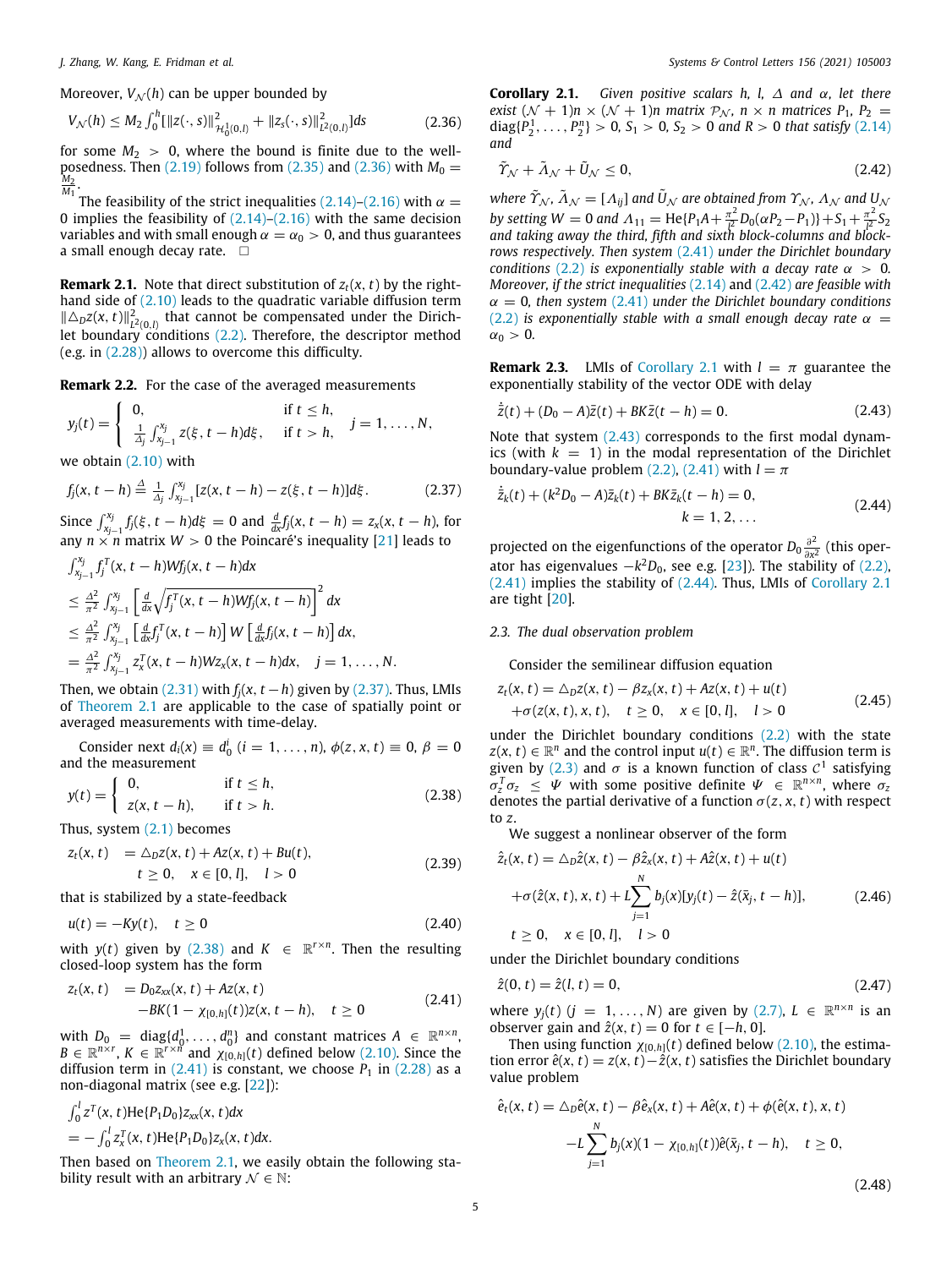## where

$$
\begin{aligned} \phi(\hat{e}, x, t) &= \sigma(z, x, t) - \sigma(\hat{z}, x, t) \\ &= \int_0^1 \sigma_z(\hat{z} + \xi \hat{e}, x, t) d\xi \hat{e} \end{aligned}
$$

with

$$
\phi^T(\hat{e}, x, t)\phi(\hat{e}, x, t)
$$
  
\n
$$
\leq \hat{e}^T \left[ \int_0^1 \sigma_z^T(\hat{z} + \xi \hat{e}, x, t) \sigma_z(\hat{z} + \xi \hat{e}, x, t) d\xi \right] \hat{e}
$$
  
\n
$$
\leq \hat{e}^T \Psi \hat{e}.
$$

Note that in the latter we applied Jensen's inequality [\[7,](#page-8-6)[8\]](#page-8-7). Thus, [Theorem](#page-2-12) [2.1](#page-2-12), where  $BK = L$ , gives sufficient conditions for the exponential stability of  $(2.48)$  $(2.48)$  under the Dirichlet boundary conditions.

## *2.4. Hierarchy of LMIs*

Following arguments for Hierarchy of LMIs in [[12](#page-8-11)[,15\]](#page-9-0), we find that the stability conditions of [Theorem](#page-2-12) [2.1](#page-2-12) (and of [Corollary](#page-4-5) [2.1](#page-4-5) and [Theorem](#page-6-0) [3.1](#page-6-0)) form a hierarchy of LMIs.

<span id="page-5-0"></span>**Theorem 2.2.** *Given positive scalars h and* α*. If LMIs of [Theorem](#page-2-12)* [2.1](#page-2-12) *(and of [Corollary](#page-4-5) [2.1](#page-4-5) and [Theorem](#page-6-0) [3.1](#page-6-0)) are feasible for N, then they are also feasible for*  $N + 1$ .

**Remark 2.4.** [Theorem](#page-5-0) [2.2](#page-5-0) implies that LMIs of the order  $N + 1$ lead to, at least, the same results as LMIs of the order  $N$ . Thus, the augmented Lyapunov functional (see e.g. ([2.11](#page-2-6)) and ([3.7](#page-5-1))) with extended B–L inequality [\(1.5\)](#page-1-10) may improve the results via the corresponding simple Lyapunov functional (i.e. ([2.11](#page-2-6)) and [\(3.7\)](#page-5-1) with  $\mathcal{N} = 0$ ) and Jensen's inequality [\[7,](#page-8-6)[8\]](#page-8-7).

## **3. Regional stabilization of KdVB equation with an output delay**

## *3.1. Problem formulation*

Consider the following KdVB equation:

$$
z_t(x, t) = -z(x, t)z_x(x, t) + \lambda z(x, t) + \beta z_{xx}(x, t)
$$
  

$$
-z_{xxx}(x, t) + \sum_{j=1}^N b_j(x)u_j(t), t \ge 0, x \in (0, l), l > 0
$$
 (3.1)

under the periodic boundary conditions

$$
z(0, t) = z(l, t), z_x(0, t) = z_x(l, t), z_{xx}(0, t) = z_{xx}(l, t),
$$
 (3.2)

where  $z(x, t) \in \mathbb{R}$  is the state,  $u_i(t) \in \mathbb{R}$   $(i = 1, \ldots, N)$  are the control inputs that enter  $(3.1)$  through the shape functions  $b_i(x)$  $(j = 1, ..., N)$  given by ([2.5](#page-1-11)),  $\lambda$  and  $\beta$  are positive constants and the initial condition is given by  $z(x, 0) = z_0(x)$ . Note that for  $\lambda = 0$ , the open-loop system ([3.1](#page-5-2)) has constant solutions, whereas for  $\lambda > 0$  the open-loop system may become unstable.

We study the KdVB equation  $(3.1)$  under the delayed stabi-lizing controller [\(2.8\)](#page-2-0) with  $K \in \mathbb{R}$  that leads to the closed-loop system for  $t \geq 0$ 

$$
z_t(x, t) = -z(x, t)z_x(x, t) + \lambda z(x, t) + \beta z_{xx}(x, t)
$$
  
-z\_{xxx}(x, t) - K(1 - \chi\_{[0, h]}(t))[z(x, t - h) - f\_j(x, t - h)], (3.3)

where  $x \in \Omega_j$ ,  $j = 1, \ldots, N$ ,  $f_j(x, t-h)$  is given by ([2.9\)](#page-2-9) and  $\chi_{[0,h]}(t)$ is defined below [\(2.10\)](#page-2-1).

Now we consider the well-posedness of system [\(3.3\)](#page-5-3). The solution of system  $(3.3)$  $(3.3)$  $(3.3)$  under the periodic boundary conditions ([3.2](#page-5-4)) should be understood in the weak sense. Namely, we define the space

$$
\begin{cases}\n\mathcal{H}_{per}^1(0,l) = \{g \in \mathcal{H}^1(0,l) : g(0) = g(l)\}, \\
\|g\|_{\mathcal{H}_{per}^1}^2 = \mathcal{P}_{11} \int_0^l g^2(x) dx + P \int_0^l [g'(x)]^2 dx,\n\end{cases}
$$
\n(3.4)

where  $P_{11}$  and *P* are positive constants that are related to the Lyapunov functional (see  $(3.7)$  $(3.7)$  $(3.7)$ ). Given  $T > 0$ , a weak solution of ([3.3](#page-5-3)) on [0, *T*] is a function *z*(*x*, *t*)  $\in$  *C*(0, *T*;  $\mathcal{H}_{per}^1(0, l)$ ) such that  $z_t \in L^{\infty}(0, T; L^2(0, l)) \cap L^2(0, T; \mathcal{H}_{per}^1(0, l))$  and

<span id="page-5-5"></span>
$$
\frac{d}{dt} \int_0^l z(\xi, t) \phi(\xi) d\xi = - \int_0^l z(\xi, t) z_x(\xi, t) \phi(\xi) d\xi \n+ \lambda \int_0^l z(\xi, t) \phi(\xi) d\xi + \beta \int_0^l z_{\xi}(\xi, t) \phi_{\xi}(\xi) d\xi \n- \int_0^l z_{\xi\xi}(\xi, t) \phi_{\xi}(\xi) d\xi - K \sum_{j=1}^N \int_{x_{j-1}}^{x_j} (1 - \chi_{[0,h]}(t)) \n\times [z(\xi, t - h) - f(\xi, t - h)] \phi(\xi) d\xi
$$
\n(3.5)

hold for any  $\phi \in \mathcal{H}_{per}^1(0, 1)$  and almost all  $t \in [0, T]$ .

The condition  $(\frac{5.5}{1.5})$  is motivated via the integration-by-parts formula. Based on the Galerkin approximation method (see, e.g.  $[2]$  $[2]$  $[2]$ ), one can show that  $(3.3)$  $(3.3)$  $(3.3)$  has a unique weak solution for all *T* > 0 provided the initial value  $z_0 \in H^3(0, l) \cap H^1_{per}(0, l)$ satisfies the compatible conditions [[14](#page-8-13)]:

<span id="page-5-6"></span>
$$
z'_{0}(0) = z'_{0}(l), \quad z''_{0}(0) = z''_{0}(l). \tag{3.6}
$$

## *3.2. Improved regional stability conditions*

For the stability analysis of system  $(3.3)$ , an augmented Lyapunov functional depending on the state *z*(*x*, *t*) only (rather than the state derivative  $z_t(x, t)$ ) was introduced in [\[14\]](#page-8-13) to derive the stability conditions in terms of LMIs that allow to find an upper bound on the delay that preserves regional stability. To obtain improved regional stability conditions, we here consider a novel augmented Lyapunov functional via Legendre polynomials:

<span id="page-5-1"></span>
$$
\bar{V}_{\mathcal{N}}(t) = \bar{V}_{\mathcal{P}_{\mathcal{N}}} + \bar{V}_{P} + \sum_{i=1}^{2} (\bar{V}_{S_i} + \bar{V}_{R_i}), \quad \mathcal{N} \in \mathbb{N}_0, \tag{3.7}
$$

where

<span id="page-5-2"></span>
$$
\bar{V}_{P\mathcal{N}} = \int_0^l \bar{\zeta}_{\mathcal{N}}^T(x, t) \mathcal{P}_{\mathcal{N}} \bar{\zeta}_{\mathcal{N}}(x, t) dx,
$$
\n
$$
\bar{V}_P = P \int_0^l z_x^2(x, t) dx,
$$
\n
$$
\bar{V}_{S_1} = S_1 \int_0^l \int_{t-h}^t e^{-2\alpha(t-s)} z^2(x, s) ds dx,
$$
\n
$$
\bar{V}_{S_2} = S_2 \int_0^l \int_{t-h}^t e^{-2\alpha(t-s)} z_x^2(x, s) ds dx,
$$
\n
$$
\bar{V}_{R_1} = R_1 \int_0^l \int_{t-h}^t e^{-2\alpha(t-s)} (s-t+h) z^2(x, s) ds dx,
$$
\n
$$
\bar{V}_{R_2} = R_2 \int_0^l \int_{t-h}^t e^{-2\alpha(t-s)} (s-t+h) z_x^2(x, s) ds dx
$$
\nwith

<span id="page-5-4"></span>
$$
\bar{\zeta}_{\mathcal{N}}(x,t)=[z(x,t),\Theta^0(x,t),\ldots,\Theta^{\mathcal{N}}(x,t)]^T,
$$

and with  $(N + 2) \times (N + 2)$  matrix  $P_N = \{P_{ij}\}\$ , scalars  $P > 0$ , *S*<sub>*i*</sub> > 0, *R*<sub>*i*</sub> > 0 (*i* = 1, 2) and  $\alpha$  > 0. Here  $\Theta^k(x, t)$  (*k* = 0, ..., N) are given by [\(1.6\)](#page-1-5). For  $\mathcal{N} = 0$ ,  $V_{\mathcal{N}}(t)$  coincides with the Lyapunov functional introduced in [\[14\]](#page-8-13).

Since the solution of  $(3.3)$  does not depend on the values of  $z(x, t)$  for  $t < 0$  [[24\]](#page-9-9), we redefine the initial condition to be a function

<span id="page-5-3"></span>
$$
z(x, t) = z_0(x), \quad t \leq 0.
$$

Thus, we have

$$
\bar{V}_{\mathcal{N}}(0) = [\mathcal{P}_{11} + 2\mathcal{P}_{12}h + \mathcal{P}_{22}h^2 + S_1h + \frac{R_1h^2}{2}] \int_0^l Z_0^2(x) dx + (P + S_2h + \frac{R_2h^2}{2}) \int_0^l [Z_0'(x)]^2 dx,
$$

<span id="page-5-7"></span>where we applied [\(1.2\)](#page-1-12). Note that the latter coincides with that for the case of  $\mathcal{N} = 0$  considered in [[14](#page-8-13)]. Thus, we employ the following results borrowed from [[14\]](#page-8-13) that guarantee simple bounds on  $V_N(h)$  and  $z(x, t)$ , and that present a solution of [\(3.3\)](#page-5-3):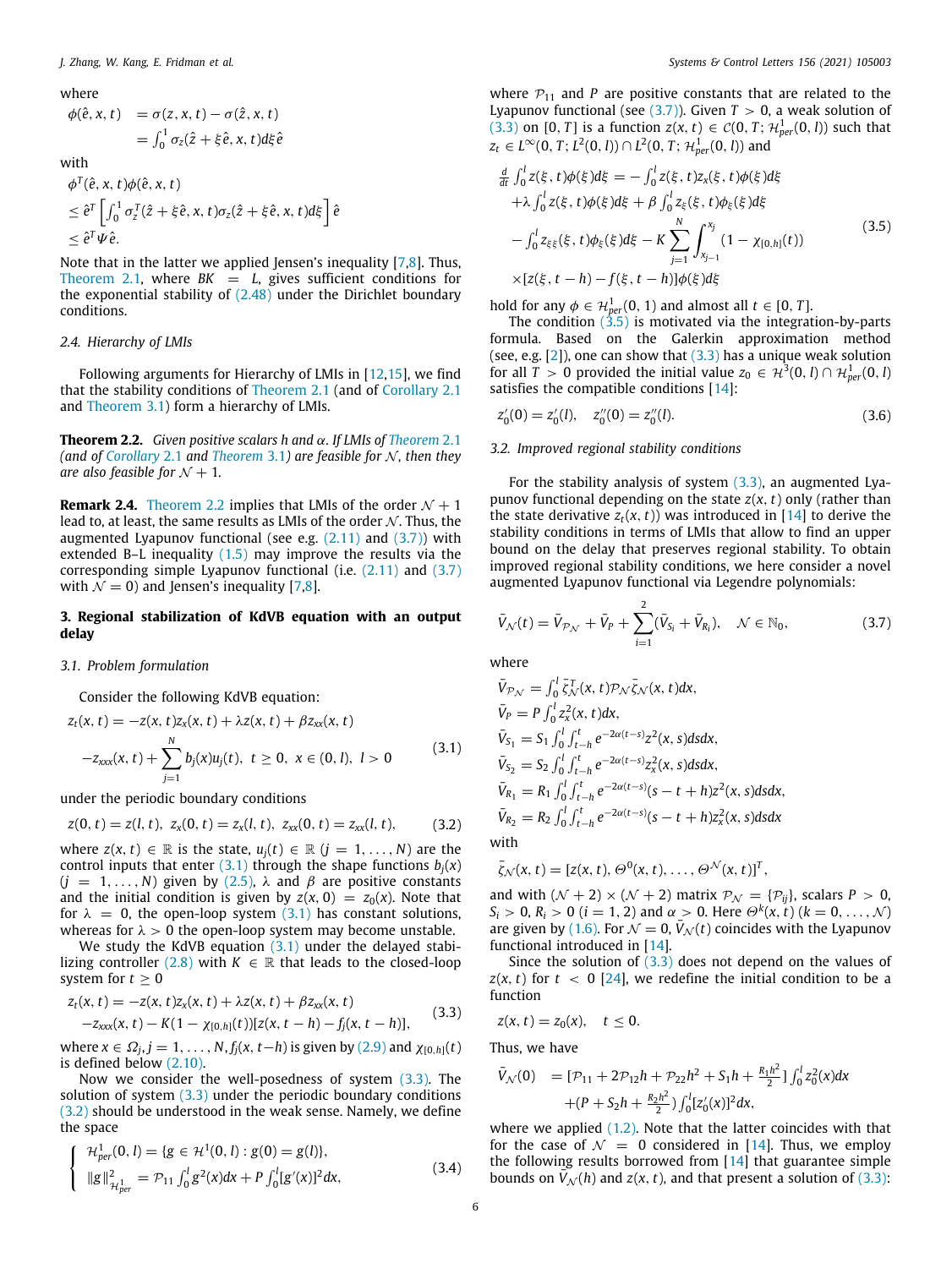## **Lemma 3.1** (*[[14\]](#page-8-13)*)**.**

*Consider system* [\(3.3\)](#page-5-3) and the functionals  $\bar{V}_{\mathcal{N}}(t)$  and  $\bar{V}(t)$  respec*tively given by* ([3.7](#page-5-1)) *and*

$$
\bar{\mathcal{V}}(t) = \mathcal{P}_{11} \int_0^l z^2(x, t) dx + P \int_0^l z_x^2(x, t) dx \tag{3.8}
$$

*with scalars*  $P_{11} > 0$  *and*  $P > 0$  *that are related to the functional*  $\bar{V}_N(t)$ *. Denote* 

$$
M \triangleq \max \left\{ (\mathcal{P}_{11} + 2\mathcal{P}_{12}h + \mathcal{P}_{22}h^2 + S_1h + \frac{R_1h^2}{2})\mathcal{P}_{11}^{-1}, \right. (P + S_2h + \frac{R_2h^2}{2})P^{-1} \left\} + e^{2\alpha_1h} - 1,
$$

*where*  $S_i$  (*i* = 1, 2) *are from functional*  $\overline{V}_N(t)$ *, h and*  $\alpha$  *are positive scalars, and*  $\alpha_1$  *is a positive tuning parameter. Given positive tuning parameters C and C*1*.*

*(i) Assume that along* [\(3.3\)](#page-5-3)

$$
\dot{\bar{\mathcal{V}}}(t) - 2\alpha_1 \bar{\mathcal{V}}(t) \le 0, \quad t \in [0, h], \tag{3.9}
$$

$$
\dot{\bar{V}}_{\mathcal{N}}(t) + 2\alpha \bar{V}_{\mathcal{N}}(t) - 2\alpha_1 \bar{\mathcal{V}}(t) \le 0, \quad t \in [0, h], \tag{3.10}
$$

*and*

$$
MC^2 < C_1^2,\tag{3.11}
$$

*hold. Then*

$$
\bar{V}_{\mathcal{N}}(h) \leq M \left[ \mathcal{P}_{11} \int_0^l z_0^2(x) dx + P \int_0^l [z_0'(x)]^2 dx \right] < C_1^2
$$
\n
$$
\text{if } \|z_0\|_{\mathcal{H}_{per}^1}^2 = \mathcal{P}_{11} \int_0^l z_0^2(x) dx + P \int_0^l [z_0'(x)]^2 dx < C^2.
$$
\nAssume additionally that along (3.3)

$$
\dot{\bar{V}}_{\mathcal{N}}(t) + 2\alpha \bar{V}_{\mathcal{N}}(t) \le 0, \quad t > h \tag{3.12}
$$

*holds. Then the solution of* [\(3.3\)](#page-5-3) *satisfies*

$$
\bar{V}_{\mathcal{N}}(t) \leq Me^{-2\alpha(t-h)} \left[ \mathcal{P}_{11} \int_0^l z_0^2(x) dx + P \int_0^l [z_0'(x)]^2 dx \right] \tag{3.13}
$$

*for all*  $t > h$ .

*(ii) If, in addition to the conditions of (i), there exist scalars P*  $> 0$ *,*  $\rho > 0$  and  $\rho > 0$  such that

$$
\bar{V}_{\mathcal{N}}(t) \ge \rho \int_0^l z^2(x, t) dx + P \int_0^l z_x^2(x, t) dx,
$$
\n(3.14)

$$
\varrho \ge 1 + \rho, \quad \left[ \begin{array}{cc} -P & 1 \\ * & -\rho \end{array} \right] < 0. \tag{3.15}
$$

*Then*

$$
z(x, t) \in (-C_1, C_1) \quad \forall x \in [0, 1], \quad t \ge 0.
$$
 (3.16)

We now present improved conditions in terms of LMIs to guarantee ([3.9](#page-6-1)), [\(3.10](#page-6-2)), [\(3.12\)](#page-6-3) and ([3.14\)](#page-6-4):

<span id="page-6-0"></span>**Theorem 3.1.** *Given positive scalars h, l,*  $\Delta$ *,*  $\alpha$ *, K >*  $\lambda$ *, and positive tuning parameters*  $\alpha_1 > \lambda$ , C and C<sub>1</sub>, let there exist scalars  $(N + 2) \times (N + 2)$  *matrix*  $P_N = {P_{ij}}$  *and scalars*  $P > 0$ ,  $S_i > 0$ ,  $R_i > 0$  (*i* = 1, 2)*, W* > 0*, W*<sub>1</sub>*,*  $\rho > 0$  *and*  $\rho > 0$  *<i>such that* (2.16*),* ([3.15](#page-6-5)) *and*

$$
\bar{\mathcal{P}}_{\mathcal{N}} > 0,\tag{3.17}
$$

 $E_{\mathcal{N}}(-C_1) \leq 0, \quad E_{\mathcal{N}}(C_1) \leq 0,$  (3.18)

$$
\Upsilon_{\mathcal{N}1} + \Lambda_{\mathcal{N}}(-C_1) \le 0, \quad \Upsilon_{\mathcal{N}1} + \Lambda_{\mathcal{N}}(C_1) \le 0,
$$
\n(3.19)

$$
\varUpsilon_{\mathcal{N}2} + \varPhi_{\mathcal{N}}(-C_1) \le 0, \quad \varUpsilon_{\mathcal{N}2} + \varPhi_{\mathcal{N}}(C_1) \le 0, \tag{3.20}
$$

*J. Zhang, W. Kang, E. Fridman et al. Systems & Control Letters 156 (2021) 105003*

*where*

<span id="page-6-13"></span>
$$
\bar{\mathcal{P}}_{\mathcal{N}} = \mathcal{P}_{\mathcal{N}} + \text{diag}\left\{-\rho, S_1 \frac{e^{-2\alpha h}}{h}, \dots, S_1 \frac{e^{-2\alpha h}(2\mathcal{N}+1)}{h}\right\},\newline\n\Xi_{\mathcal{N}}(z) = \begin{bmatrix}\n-\mathcal{P}_{11}(\alpha_1 - \lambda) & 0 & \frac{1}{2}W_1 \\
* & -\mathcal{P}_{11}\beta - P(\alpha_1 - \lambda) + W_1 & \frac{1}{2}Pz \\
* & * & -P\beta\n\end{bmatrix},\newline\n\Upsilon_{\mathcal{N}i} = \text{He}\{\bar{G}_{\mathcal{N}i}^T \mathcal{P}_{\mathcal{N}}\bar{H}_{\mathcal{N}i}\} + 2\alpha \bar{G}_{\mathcal{N}i}^T \mathcal{P}_{\mathcal{N}}\bar{G}_{\mathcal{N}i}, \quad i = 1, 2,\newline\n\bar{G}_{\mathcal{N}i} = \begin{bmatrix}\n1 & 0_{1 \times 3} & 0_{1 \times (\mathcal{N}+1)} & 0_{1 \times (\mathcal{N}+i)} \\
0_{(\mathcal{N}+1) \times 1} & 0_{(\mathcal{N}+1) \times 3} & hI_{\mathcal{N}+1} & 0_{(\mathcal{N}+1) \times (\mathcal{N}+i)}\n\end{bmatrix},\newline\n\bar{H}_{\mathcal{N}i} = \begin{bmatrix}\n0_{(2\mathcal{N}+i+5) \times 1} & \bar{F}_{\mathcal{N}i}^T(0) & \dots & \bar{F}_{\mathcal{N}i}^T(\mathcal{N})\n\end{bmatrix}^T,\newline\n\bar{F}_{\mathcal{N}i}(k) = \begin{bmatrix}\n1 & (-1)^{k+1} & 0_{1 \times 2} & \gamma_{\mathcal{N}k}^0 & \dots & \gamma_{\mathcal{N}k}^N & 0_{1 \times (\mathcal{N}+i)}\n\end{bmatrix}
$$
\n(3.21)

<span id="page-6-8"></span><span id="page-6-1"></span>with 
$$
\gamma_{Nk}^j
$$
  $(j = 1, ..., N)$  given by (2.17),  $\Lambda_N(z) = {\Lambda_{ij}}$  and  $\Phi_N(z) = {\Phi_{ij}}$  are symmetric matrices composed of

<span id="page-6-6"></span><span id="page-6-2"></span>
$$
\Phi_{11} = 2\mathcal{P}_{11}\lambda + S_1 + R_1h, \qquad \Lambda_{11} = \Phi_{11} - 2\alpha_1\mathcal{P}_{11},
$$
  
\n
$$
\Phi_{12} = -\Phi_{17} = -\mathcal{P}_{11}K, \qquad \Phi_{14} = \Lambda_{14} = W_1,
$$
  
\n
$$
\Phi_{15} = \Lambda_{15} = [\mathcal{P}_{12} \dots \mathcal{P}_{1(\mathcal{N}+2)}]h\lambda,
$$
  
\n
$$
\Phi_{22} = \Lambda_{22} = -S_1e^{-2\alpha h}, \qquad \Phi_{24} = -\Phi_{47} = \mathcal{P}K,
$$
  
\n
$$
\Phi_{25} = -\Phi_{57}^T = -[\mathcal{P}_{12} \dots \mathcal{P}_{1(\mathcal{N}+2)}]hK,
$$
  
\n
$$
\Phi_{33} = -2\mathcal{P}_{11}\beta + 2\mathcal{P}\lambda + 2\alpha\mathcal{P} + S_2 + R_2h + 2W_1,
$$
  
\n
$$
\Lambda_{33} = \Phi_{33} - 2\alpha_1\mathcal{P}, \qquad \Phi_{34} = \Lambda_{34} = \mathcal{P}z,
$$
  
\n
$$
\Phi_{35} = \Lambda_{35} = -[\mathcal{P}_{12} \dots \mathcal{P}_{1(\mathcal{N}+2)}]h\mathcal{P},
$$
  
\n
$$
\Phi_{46} = \Lambda_{44} = -2\mathcal{P}\beta, \qquad \Phi_{77} = -W\frac{\pi^2}{\Delta^2},
$$
  
\n
$$
\Phi_{46} = \Lambda_{46} = [\mathcal{P}_{12} \dots \mathcal{P}_{1(\mathcal{N}+2)}]h,
$$

<span id="page-6-12"></span><span id="page-6-7"></span><span id="page-6-3"></span>
$$
\Phi_{55} = \Lambda_{55} = -R_1 h e^{-2\alpha h} \text{diag}\{1, \dots, 2\mathcal{N} + 1\},
$$
  
\n
$$
\Phi_{66} = \Lambda_{66} = -R_2 h e^{-2\alpha h} \text{diag}\{1, \dots, 2\mathcal{N} + 1\},
$$
\n(3.22)

<span id="page-6-4"></span>*other blocks are zero matrices. If* ([3.11](#page-6-6)) *holds, then for any initial state*  $z_0 \in H^3(0, l) \cap H^1_{per}(0, l)$  *satisfying the compatible conditions* ([3.6](#page-5-6)) with  $||z_0||_{\mathcal{H}_{per}^1}$  < C, system ([3.3](#page-5-3)) under the periodic boundary *conditions* [\(3.2](#page-5-4)) *possesses a unique weak solution in the sense that* for any  $T > 0$ ,  $z(x, t) \in C(0, T;$   $\mathcal{H}_{per}^1(0, l)$ ). Moreover, the solution of ([3.3](#page-5-3)) *satisfies* ([3.13\)](#page-6-7) *for all*  $t \geq h$ .

<span id="page-6-14"></span><span id="page-6-5"></span>**Proof.** First, [Lemma](#page-1-6) [1.1](#page-1-6) ensures the following inequality

$$
\bar{V}_{\mathcal{P}_{\mathcal{N}}}+\bar{V}_{S_1}\geq \int_0^l \bar{\zeta}_{\mathcal{N}}^T(x,t)\bar{\mathcal{P}}_{\mathcal{N}}\bar{\zeta}_{\mathcal{N}}(x,t)+\rho \int_0^l z^2(x,t)dx,
$$

where matrix  $\bar{P}_N > 0$  is given in [\(3.21\)](#page-6-8) and guarantees

$$
\bar{V}_{\mathcal{N}}(t) \geq \bar{V}_{\mathcal{P}_{\mathcal{N}}} + \bar{V}_{S_1} + P \int_0^l z_x^2(x, t) dx \n\geq \rho \int_0^l z^2(x, t) dx + P \int_0^l z_x^2(x, t) dx,
$$

which, together with  $\rho > 0$  and  $P > 0$ , implies the positivity of  $\bar{V}_{\mathcal{N}}(t)$ . In the next step, the objective is to show that LMIs ([3.18](#page-6-9))–([3.20](#page-6-10)) guarantee [\(3.9\)](#page-6-1), ([3.10\)](#page-6-2) and ([3.12](#page-6-3)) respectively.

For any  $t \geq 0$ , differentiating  $\bar{V}_{\mathcal{P}_\mathcal{N}}$  along the trajectories of ([3.3](#page-5-3)) yields

<span id="page-6-11"></span><span id="page-6-10"></span><span id="page-6-9"></span>
$$
\dot{\bar{V}}_{P_{\mathcal{N}}} = 2 \int_0^l \bar{\zeta}_{\mathcal{N}}^T(x, t) \mathcal{P}_{\mathcal{N}} \dot{\bar{\zeta}}_{\mathcal{N}}(x, t) dx,\n= \int_0^l \bar{\eta}_{\mathcal{N}}^T \bar{\Upsilon}_{\mathcal{N}} \mathbf{1} \bar{\eta}_{\mathcal{N}} dx + 2 \mathcal{P}_{11} \int_0^l z(x, t) z_t(x, t) dx\n+ 2 \sum_{k=2}^{\mathcal{N}+2} \mathcal{P}_{1k} \int_0^l \Theta^{k-2}(x, t) z_t(x, t) dx
$$
\n(3.23)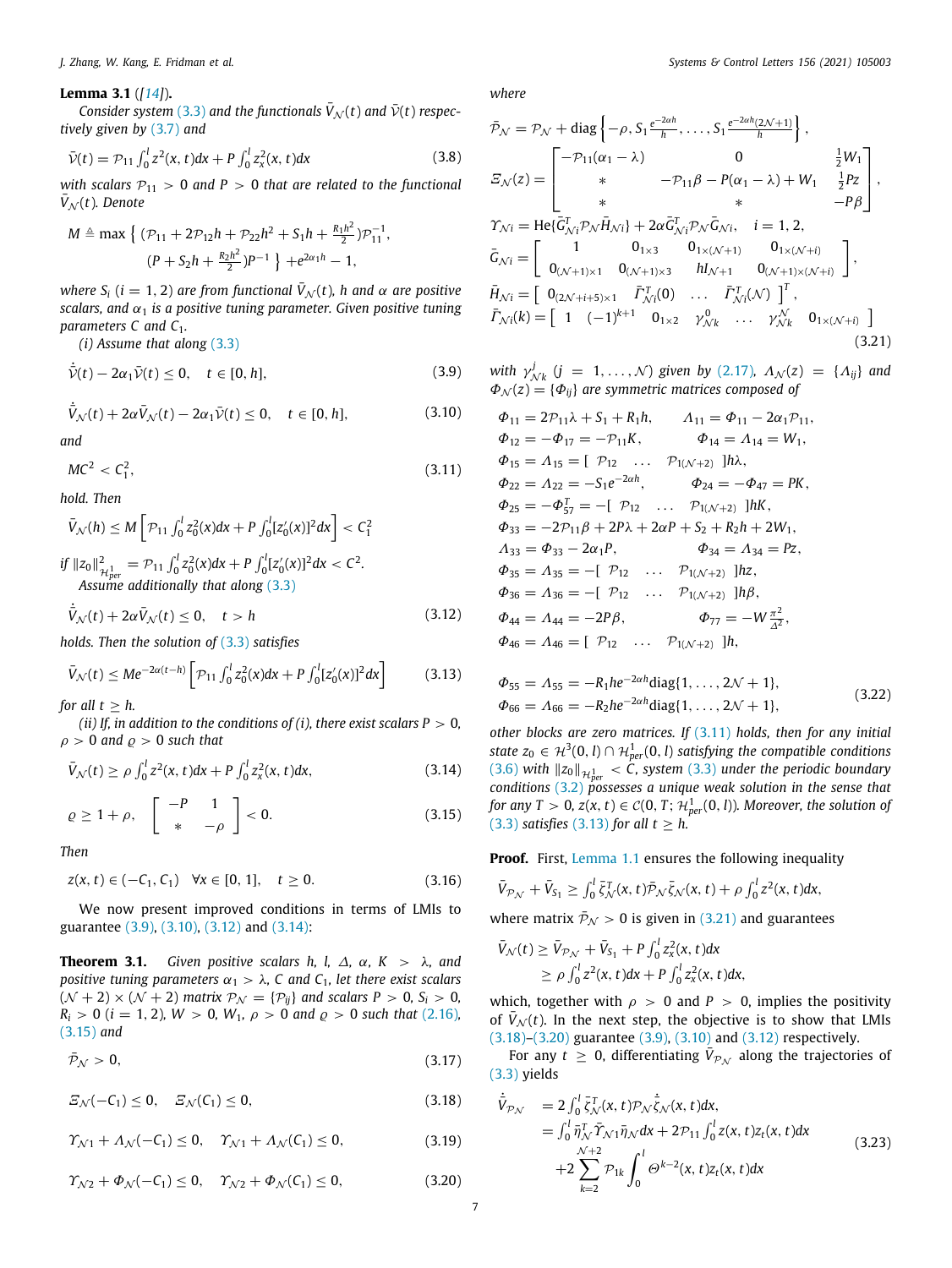where [\(3.5\)](#page-5-5) has been used with  $\phi = z$ , and with  $\bar{\gamma}_{N1}$  given by ([3.3](#page-5-3)) and the augmented vector

$$
\bar{\eta}_{\mathcal{N}} = [z(x, t), z(x, t - h), z_{x}(x, t), z_{xx}(x, t), \frac{1}{h}\Theta^{0}(x, t), \dots, \frac{1}{h}\Theta^{\mathcal{N}}(x, t), \frac{1}{h}\Theta^{0}_{x}(x, t), \dots, \frac{1}{h}\Theta^{\mathcal{N}}_{x}(x, t)]^{T}.
$$
\n(3.24)

Substituting  $z_t(x, t)$  by the right-hand side of  $(3.3)$  in  $(3.23)$ , integrating by parts and using the periodic boundary conditions ([3.2](#page-5-4)) lead to

$$
\dot{\bar{V}}_{P_{N}} = \int_{0}^{1} \bar{\eta}_{N}^{T}(x, t) \bar{\Upsilon} \bar{\eta}_{N}(x, t) dx \n+2\mathcal{P}_{11}\lambda \int_{0}^{1} z^{2}(x, t) dx - 2\mathcal{P}_{11}\beta \int_{0}^{1} z_{x}^{2}(x, t) dx \n+2\sum_{k=2}^{N+2} \mathcal{P}_{1k}\lambda \int_{0}^{1} z(x, t) \Theta^{k-2}(x, t) dx \n-2\sum_{k=2}^{N+2} \mathcal{P}_{1k} \int_{0}^{1} z(x, t) z_{x}(x, t) \Theta^{k-2}(x, t) dx \n-2\sum_{k=2}^{N+2} \mathcal{P}_{1k}\beta \int_{0}^{1} z_{x}(x, t) \Theta_{x}^{k-2}(x, t) dx \n+2\sum_{k=2}^{N+2} \mathcal{P}_{1k} \int_{0}^{1} z_{xx}(x, t) \Theta_{x}^{k-2}(x, t) dx \n-2K(1 - \chi_{[0,h]}(t)) \sum_{j=1}^{N} \int_{x_{j-1}}^{x_{j}} [\mathcal{P}_{11} z(x, t) \n+ \sum_{k=2}^{N+2} \mathcal{P}_{1k} \Theta^{k-2}(x, t)] [z(x, t-h) - f_{j}(x, t-h)] dx.
$$
\n(3.25)

Concerning the other terms of the Lyapunov functional, we have

$$
\dot{\bar{V}}_P = 2P \int_0^l z_x(x, t) z_{xt}(x, t) dx \n= -2P \int_0^l z_{xx}(x, t) z_t(x, t) dx \n= 2P\lambda \int_0^l z_x^2(x, t) dx - 2P\beta \int_0^l z_{xx}^2(x, t) dx \n+ 2P \int_0^l z(x, t) z_x(x, t) z_{xx}(x, t) dx \n+ 2P K(1 - \chi_{[0,h]}(t)) \sum_{j=1}^N \int_{x_{j-1}}^{x_j} z_{xx}(x, t) \n\times [z(x, t - h) - f_j(x, t - h)] dx,
$$
\n(3.26)

and

$$
\dot{\bar{V}}_{S_1} + 2\alpha \bar{V}_{S_1} = S_1 \int_0^l z^2(x, t) dx
$$
  
-S\_1 e^{-2\alpha h} \int\_0^l z^2(x, t - h) dx, \t\t(3.27)

$$
\dot{\bar{V}}_{S_2} + 2\alpha \bar{V}_{S_2} = S_2 \int_0^l z_x^2(x, t) dx
$$
  
-S\_2 e^{-2\alpha h} \int\_0^l z\_x^2(x, t - h) dx. \t(3.28)

Then the application of [Lemma](#page-1-6) [1.1](#page-1-6) leads to

$$
\dot{\bar{V}}_{R_1} + 2\alpha \bar{V}_{R_1} = R_1 h \int_0^l z^2(x, t) dx
$$
  
\n
$$
-R_1 \int_0^l \int_{t-h}^t e^{-2\alpha(t-s)} z^2(x, s) ds dx
$$
  
\n
$$
\leq R_1 h \int_0^l z^2(x, t) dx
$$
  
\n
$$
-R_1 e^{-2\alpha h} \sum_{k=0}^{\mathcal{N}} \frac{2k+1}{h} \int_0^l [\Theta^k(x, t)]^2 dx,
$$
\n(3.29)

and

<span id="page-7-2"></span><span id="page-7-1"></span>
$$
\dot{\bar{V}}_{R_2} + 2\alpha \bar{V}_{R_2} = R_2 h \int_0^l z_x^2(x, t) dx
$$
  
\n
$$
-R_2 \int_0^l \int_{t-h}^t e^{-2\alpha(t-s)} z_x^2(x, s) ds dx
$$
  
\n
$$
\leq R_2 h \int_0^l z_x^2(x, t) dx
$$
  
\n
$$
-R_2 e^{-2\alpha h} \sum_{k=0}^{\mathcal{N}} \frac{2k+1}{h} \int_0^l [\Theta_x^k(x, t)]^2 dx.
$$
\n(3.30)

Additionally, we note that for any  $W_1$  in  $\mathbb{R}$ , we have

<span id="page-7-0"></span>
$$
2W_1 \int_0^l [z(x, t)z_{xx}(x, t) + z_x^2(x, t)]dx = 0.
$$
 (3.31)

Two cases may occur. When *t* is in the first delay interval [0, *h*] (i.e.  $\chi_{[0,h]}(t) = 1$ ), then adding ([3.31\)](#page-7-0) to  $\bar{V}_{N}(t) + 2\alpha \bar{V}_{N}(t)$  yields, in light of ([3.23\)](#page-6-11)–([3.30](#page-7-1)), for all *t* ∈ [0, *h*]

<span id="page-7-3"></span>
$$
\dot{\bar{V}}_{\mathcal{N}}(t) + 2\alpha \bar{V}_{\mathcal{N}}(t) - 2\alpha_1 \mathcal{V}(t) \le \int_0^l \bar{\eta}_{\mathcal{N}}^T [\Upsilon_{\mathcal{N}1} + \Lambda_{\mathcal{N}}(z)] \bar{\eta}_{\mathcal{N}} dx.
$$
\n(3.32)

When  $t > h$  (i.e.  $\chi_{[0,h]}(t) = 0$ ), we additionally apply an Sprocedure with  $(2.31)$  $(2.31)$  $(2.31)$ , with parameter  $W > 0$ , to compensate for  $f_j(x, t - h)$  in ([2.9](#page-2-9)) that leads to

$$
\dot{\bar{V}}_{\mathcal{N}}(t) + 2\alpha \bar{V}_{\mathcal{N}}(t) \n\leq \sum_{j=1}^{N} \int_{x_{j-1}}^{x_j} \tilde{\eta}_{\mathcal{N},j}^T [\Upsilon_{\mathcal{N}2} + \Phi_{\mathcal{N}}(z)] \tilde{\eta}_{\mathcal{N},j} dx \n-(S_2 e^{-2\alpha h} - W) \int_0^l z_x^2(x, t - h) dx \n\leq \sum_{j=1}^{N} \int_{x_{j-1}}^{x_j} \tilde{\eta}_{\mathcal{N},j}^T [\Upsilon_{\mathcal{N}2} + \Phi_{\mathcal{N}}(z)] \tilde{\eta}_{\mathcal{N},j} dx, \quad t > h,
$$
\n(3.33)

where we applied ([2.16](#page-2-5)). Here  $\Upsilon_{Ni}$  ( $i = 1, 2$ ) and  $\bar{\eta}_{N}$  are respec-tively given by [\(3.21\)](#page-6-8) and [\(3.24\)](#page-7-2),  $\tilde{\eta}_{N,j} = [\tilde{\eta}_{N}^{T}, f_{j}(x, t - h)]^{T}$ , and  $\Lambda_N(z)$  and  $\Phi_N(z)$  are symmetric matrices composed of [\(3.22\)](#page-6-12).

Similarly, differentiating  $\bar{v}(t)$  in [\(3.8\)](#page-6-13) along the trajectories of ([3.3](#page-5-3)) yields

<span id="page-7-4"></span>
$$
\dot{\bar{\mathcal{V}}}(t) - 2\alpha_1 \bar{\mathcal{V}}(t) = 2 \int_0^l \kappa^T \mathcal{E}_{\mathcal{N}}(z) \kappa \, dx, \quad t \in [0, h], \tag{3.34}
$$

where  $\kappa = [z(x, t), z_x(x, t), z_{xx}(x, t)]^T$  and  $\mathcal{Z}_{\mathcal{N}}(z)$  is given by ([3.21](#page-6-8)).

Since  $\mathcal{Z}_N(z)$ ,  $\Lambda_N(z)$  and  $\Phi_N(z)$  are affine in *z*,  $\mathcal{Z}_N(z) \leq 0$ ,  $\gamma_{N1} + \Lambda_N(z) \leq 0$  and  $\gamma_{N2} + \Phi_N(z) \leq 0$  hold for all  $z \in (-C_1, C_1)$ given by ([3.16\)](#page-6-14) if LMIs [\(3.18](#page-6-9))–[\(3.20\)](#page-6-10) are feasible. From [\(3.32\)](#page-7-3)– ([3.34](#page-7-4)), it follows that LMIs ([3.18\)](#page-6-9)–([3.20](#page-6-10)) guarantee ([3.9\)](#page-6-1), [\(3.10\)](#page-6-2) and ([3.12](#page-6-3)) respectively.

Finally, assertion of [Theorem](#page-6-0) [3.1](#page-5-7) follows from [Lemma](#page-5-7) 3.1.  $\Box$ 

## **4. Numerical examples**

<span id="page-7-5"></span>**Example 4.1.** Consider the chemical reactor model from [[25](#page-9-10)[,26\]](#page-9-11) governed by heat equation  $(2.1)$  $(2.1)$  $(2.1)$  under the Dirichlet boundary conditions  $(2.2)$  with the measurements  $(2.7)$ , where  $n = 2$ ,  $r = 1$ ,  $l = 10$ ,  $D_0 = \text{diag}{0.01, 0.005}$ ,  $\beta = \text{diag}{0.011, 1.1}$ ,  $\phi = [\phi_1(z^1), 0]^T$ ,  $\psi = \text{diag}\{10^{-4}, 0\}$  and

$$
A = \begin{bmatrix} 0 & 0.01 \\ -0.45 & -0.2 \end{bmatrix}, \quad B = \begin{bmatrix} 1 \\ 1 \end{bmatrix}, \quad K = \begin{bmatrix} 1 & 0 \end{bmatrix}.
$$

This model accounts for an activator temperature  $z<sup>1</sup>$  that undergoes reaction, advection and diffusion, and for a fast inhibitor concentration  $z^2$ , which may be advected by the flow [\[25\]](#page-9-10).

Assume that there are  $N = 20$  in-domain sensors transmitting measurements ([2.7](#page-1-4)) at  $\bar{x}_j = \frac{2j-1}{2N}, j = 1, ..., N$  (the centers of  $\Omega_j = \left[\frac{j-1}{N}, \frac{j}{N}\right)$  implying  $\Delta = 0.5$ . LMIs of [Theorem](#page-2-12) [2.1](#page-2-12) with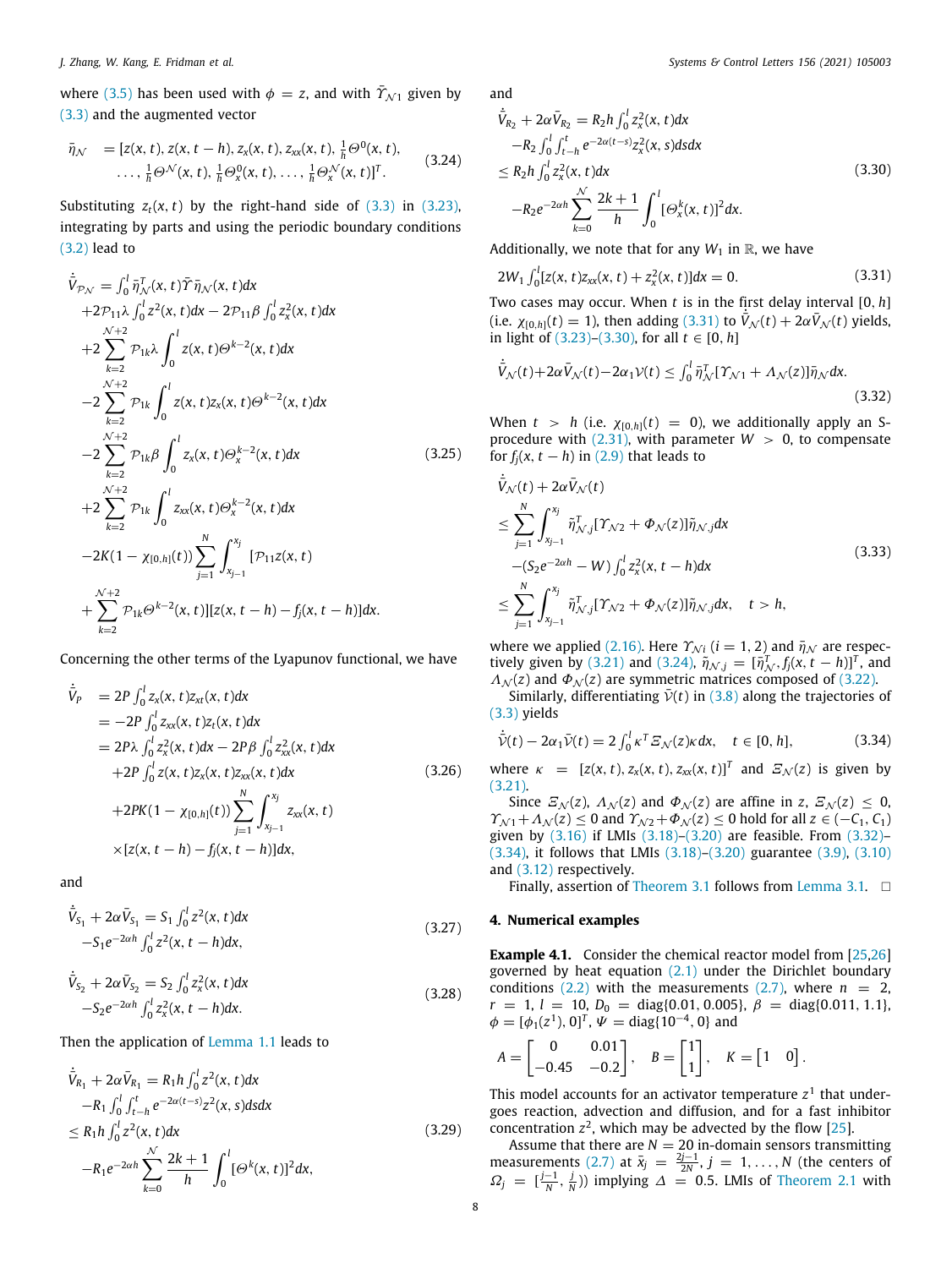#### **Table 4.1**

<span id="page-8-15"></span>Maximal value of *h* via [Theorem](#page-2-12) [2.1](#page-2-12) [\(Example](#page-7-5) [4.1](#page-7-5)). *h*<sub>max</sub> No. of decision variables

| $\mathcal{N}=0$      | 0.5139 | $5n^2 + 9n + 2$                                              |
|----------------------|--------|--------------------------------------------------------------|
| $\mathcal{N}=1$      | 0.5904 | $4n^2 + 5n + 1$                                              |
| $\mathcal{N} \geq 2$ | 0.5909 | $({\mathcal{N}}^2+2{\mathcal{N}}+5)n^2+({\mathcal{N}}+9)n+2$ |

<span id="page-8-16"></span>

| Table 4.2        | Maximal value of h via Corollary 2.1 (Example 4.2). |                 |                 |                 |                   |
|------------------|-----------------------------------------------------|-----------------|-----------------|-----------------|-------------------|
|                  | $\mathcal{N}=0$                                     | $\mathcal{N}=1$ | $\mathcal{N}=2$ | $\mathcal{N}=3$ | $\mathcal{N} > 4$ |
| $h_{\text{max}}$ | 1.9999                                              | 3.0344          | 3.1362          | 3.1414          | 3.1415            |

various values of  $\mathcal N$  and  $\alpha = 0$  lead to the maximal value of *h* (see [Table](#page-8-15) [4.1\)](#page-8-15) that preserves the stability. As expected, better results are obtained as the degree of the polynomial  $N$  increases, but at the cost of additional decision variables. Moreover, the maximal value of *h* remains as 0.5909 when  $\mathcal{N} \geq 2$ . Clearly, an improvement close to 15% is achieved.

<span id="page-8-14"></span>**Example 4.2.** Consider heat equation ([2.41\)](#page-4-3) under the Dirichlet boundary conditions ([2.2\)](#page-1-2) with  $l = \pi$ ,  $D_0 = I_2$  and

$$
A = \left[ \begin{array}{rr} 1 & 1 \\ -1 & 0 \end{array} \right], \quad BK = \left[ \begin{array}{rr} 0 & 0 \\ 0 & 1 \end{array} \right].
$$

LMIs of [Corollary](#page-4-5) [2.1](#page-4-5) with various values of  $\mathcal N$  and  $\alpha = 0$  lead to the maximal value of *h* shown in [Table](#page-8-16) [4.2.](#page-8-16) As explained in [Remark](#page-4-9) [2.3,](#page-4-9) the latter results correspond also to the stability of the following ODE with time-delay

$$
\dot{\bar{z}}(t) + \left[\begin{array}{cc} 0 & -1 \\ 1 & 1 \end{array}\right] \bar{z}(t) + \left[\begin{array}{cc} 0 & 0 \\ 0 & 1 \end{array}\right] \bar{z}(t-h) = 0.
$$

Note that the analytical upper bound for the asymptotic stability of the latter ODE is  $h = \pi$  (see Chapter 2.3.2 in [\[19](#page-9-4)]). It is clear that our method recovers the analytical upper bound with a finite degree  $\mathcal{N} = 4$  of the polynomials.

<span id="page-8-18"></span>**Example 4.3.** Consider KdVB equation ([3.1](#page-5-2)) under the periodic boundary conditions [\(3.2\)](#page-5-4) with  $\lambda = 15$ ,  $\beta = 0.5$  and  $l = 1$ . Assume that there are  $N = 10$  in-domain sensors transmitting point measurements ([2.7](#page-1-4)) at  $\bar{x}_j = \frac{2j-1}{2N}, j = 1, ..., N$  implying  $\Delta = 0.1$ . By using the point measurements [\(2.7\)](#page-1-4), we study system  $(3.1)$  $(3.1)$  $(3.1)$  under the control law  $(2.8)$  $(2.8)$  $(2.8)$  with  $K = 20$ .

LMIs of [Theorem](#page-6-0) [3.1](#page-6-0) with various values of  $\mathcal{N}, \alpha = 1, \alpha_1 = 20$ ,  $C = 0.044$  and  $C_1 = 0.05$  lead to the maximal value of *h* (see [Table](#page-8-17) [4.3\)](#page-8-17) that preserves the exponential stability of the closedloop system for any initial values satisfying  $||z_0||_{\mathcal{H}_{per}^1}$  < 0.044. It is clear that the improvement on the upper bound of delay is achieved as the degree  $\mathcal N$  of the polynomial increases and the maximal value of *h* remains as  $2.4442 \times 10^{-3}$  when  $\mathcal{N} > 3$ . We find also the feasible solutions of the LMIs, e.g.

 $N = 3$ :  $P_{11} = 189.4785$ ,  $P = 2.1978$ .

The latter allows to choose a larger initial condition (comparatively to  $z_0(x) = 0.0025 \sin(2\pi x)$ ,  $0 \le x \le 1$  in [[14](#page-8-13)]), e.g.  $z_0(x) =$ 0.0037 sin( $2\pi x$ ),  $0 \le x \le 1$  satisfying

$$
\|z_0\|_{\mathcal{H}_{per}^1}^2 = 189.4785 \|z_0\|_{L^2(0,1)}^2 + 2.1978 \|z_0'\|_{L^2(0,1)}^2 < 0.044^2.
$$

## **5. Conclusions**

In this paper, stabilization of heat equation and KdVB equation under constant output delay has been studied. By constructing

| Table 4.3                                         |  |  |
|---------------------------------------------------|--|--|
| Maximal value of h via Theorem 3.1 (Example 4.3). |  |  |

<span id="page-8-17"></span>

| Kang & Fridman [14]              | $1.9 \times 10^{-3}$    |
|----------------------------------|-------------------------|
| Theorem 3.1 with $\mathcal{N}=0$ | $1.9 \times 10^{-3}$    |
| $\mathcal{N}=1$                  | $2.4431 \times 10^{-3}$ |
| $\mathcal{N}=2$                  | $2.4437 \times 10^{-3}$ |
| $\mathcal{N} \geq 3$             | $2.4442 \times 10^{-3}$ |

two augmented Lyapunov functionals that respectively depend on the state derivative and the state only, sufficient conditions in terms of LMIs that preserve the exponential stability have been derived. The resulting LMI conditions show improvements in numerical examples. The suggested augmented Lyapunov functionals can be used for delayed control of various PDEs via spatial decomposition method: Kuramoto–Sivashinsky equation (as considered in  $[27]$  $[27]$  $[27]$ ), damped wave and beam equations (see e.g.  $[18, 18]$  $[18, 18]$ [28](#page-9-13)]).

## **CRediT authorship contribution statement**

**Jin Zhang:** Writing – original draft, Writing – review & editing. **Wen Kang:** Writing – review & editing, Methodology. **Emilia Fridman:** Investigation, Supervision. **Alexandre Seuret:** Methodology.

#### **Declaration of competing interest**

The authors declare that they have no known competing financial interests or personal relationships that could have appeared to influence the work reported in this paper.

## **References**

- <span id="page-8-0"></span>[1] [R.F. Curtain, H. Zwart, An introduction to infinite-dimensional linear](http://refhub.elsevier.com/S0167-6911(21)00133-X/sb1) [systems theory, Springer, New York, 1995.](http://refhub.elsevier.com/S0167-6911(21)00133-X/sb1)
- <span id="page-8-1"></span>[2] [A. Pisano, Y. Orlov, On the ISS properties of a class of parabolic DPS'](http://refhub.elsevier.com/S0167-6911(21)00133-X/sb2) [with discontinuous control using sampled-in-space sensing and actuation,](http://refhub.elsevier.com/S0167-6911(21)00133-X/sb2) [Automatica 81 \(2017\) 447–454.](http://refhub.elsevier.com/S0167-6911(21)00133-X/sb2)
- <span id="page-8-2"></span>[3] [E. Fridman, N. Bar Am, Sampled-data distributed](http://refhub.elsevier.com/S0167-6911(21)00133-X/sb3) *H*∞ control of transport [reaction systems, SIAM J. Control Optim. 51 \(2\) \(2013\) 1500–1527.](http://refhub.elsevier.com/S0167-6911(21)00133-X/sb3)
- <span id="page-8-3"></span>[4] [E. Fridman, A. Blighovsky, Robust sampled-data control of a class of](http://refhub.elsevier.com/S0167-6911(21)00133-X/sb4) [semilinear parabolic systems, Automatica 48 \(2012\) 826–836.](http://refhub.elsevier.com/S0167-6911(21)00133-X/sb4)
- <span id="page-8-4"></span>[5] [H. Demiray, A travelling wave solution to the KdV–Burgers equation, Appl.](http://refhub.elsevier.com/S0167-6911(21)00133-X/sb5) [Math. Comput. 154 \(3\) \(2004\) 665–670.](http://refhub.elsevier.com/S0167-6911(21)00133-X/sb5)
- <span id="page-8-5"></span>[6] [T. Ahmed-Ali, E. Fridman, F. Giri, M. Kahelras, F. Lamnabhi-Lagarrigue, L.](http://refhub.elsevier.com/S0167-6911(21)00133-X/sb6) [Burlion, Observer design for a class of parabolic systems with large delays](http://refhub.elsevier.com/S0167-6911(21)00133-X/sb6) [and sampled measurements, IEEE Trans. Automat. Control 65 \(5\) \(2020\)](http://refhub.elsevier.com/S0167-6911(21)00133-X/sb6) [2200–2206.](http://refhub.elsevier.com/S0167-6911(21)00133-X/sb6)
- <span id="page-8-6"></span>[7] [K. Gu, An integral inequality in the stability problem of time-delay systems,](http://refhub.elsevier.com/S0167-6911(21)00133-X/sb7) [in: Proceedings of the 39th IEEE Conference on Decision and Control, IEEE,](http://refhub.elsevier.com/S0167-6911(21)00133-X/sb7) [2000, pp. 2805–2810.](http://refhub.elsevier.com/S0167-6911(21)00133-X/sb7)
- <span id="page-8-7"></span>[8] [K. Gu, J. Chen, V.L. Kharitonov, Stability of Time Delay Systems, Birkhäuser,](http://refhub.elsevier.com/S0167-6911(21)00133-X/sb8) [Boston, 2003.](http://refhub.elsevier.com/S0167-6911(21)00133-X/sb8)
- <span id="page-8-8"></span>[9] [A. Seuret, F. Gouaisbaut, Wirtinger-based integral inequality: application](http://refhub.elsevier.com/S0167-6911(21)00133-X/sb9) [to time-delay systems, Automatica 49 \(9\) \(2013\) 2860–2866.](http://refhub.elsevier.com/S0167-6911(21)00133-X/sb9)
- <span id="page-8-9"></span>[10] [P. Park, W.I. Lee, S.Y. Lee, Auxiliary function-based integral inequalities](http://refhub.elsevier.com/S0167-6911(21)00133-X/sb10) [for quadratic functions and their applications to time-delay systems, J.](http://refhub.elsevier.com/S0167-6911(21)00133-X/sb10) [Franklin Inst. B 352 \(4\) \(2015\) 1378–1396.](http://refhub.elsevier.com/S0167-6911(21)00133-X/sb10)
- <span id="page-8-10"></span>[11] [H.-B. Zeng, Y. He, M. Wu, J. She, Free-matrix-based integral inequality for](http://refhub.elsevier.com/S0167-6911(21)00133-X/sb11) [stability analysis of systems with time-varying delay, IEEE Trans. Automat.](http://refhub.elsevier.com/S0167-6911(21)00133-X/sb11) [Control 60 \(10\) \(2015\) 2768–2772.](http://refhub.elsevier.com/S0167-6911(21)00133-X/sb11)
- <span id="page-8-11"></span>[12] [A. Seuret, F. Gouaisbaut, Hierarchy of LMI conditions for the stability](http://refhub.elsevier.com/S0167-6911(21)00133-X/sb12) [analysis of time-delay systems, Systems Control Lett. 81 \(2015\) 1–7.](http://refhub.elsevier.com/S0167-6911(21)00133-X/sb12)
- <span id="page-8-12"></span>[13] [L. Baudouin, A. Seuret, F. Gouaisbaut, Stability analysis of a system coupled](http://refhub.elsevier.com/S0167-6911(21)00133-X/sb13) [to a heat equation, Automatica 99 \(2019\) 195–202.](http://refhub.elsevier.com/S0167-6911(21)00133-X/sb13)
- <span id="page-8-13"></span>[14] [W. Kang, E. Fridman, Distributed stabilization of Korteweg–de Vries–](http://refhub.elsevier.com/S0167-6911(21)00133-X/sb14) [Burgers equation in the presence of input delay, Automatica 100 \(2019\)](http://refhub.elsevier.com/S0167-6911(21)00133-X/sb14) [260–273.](http://refhub.elsevier.com/S0167-6911(21)00133-X/sb14)